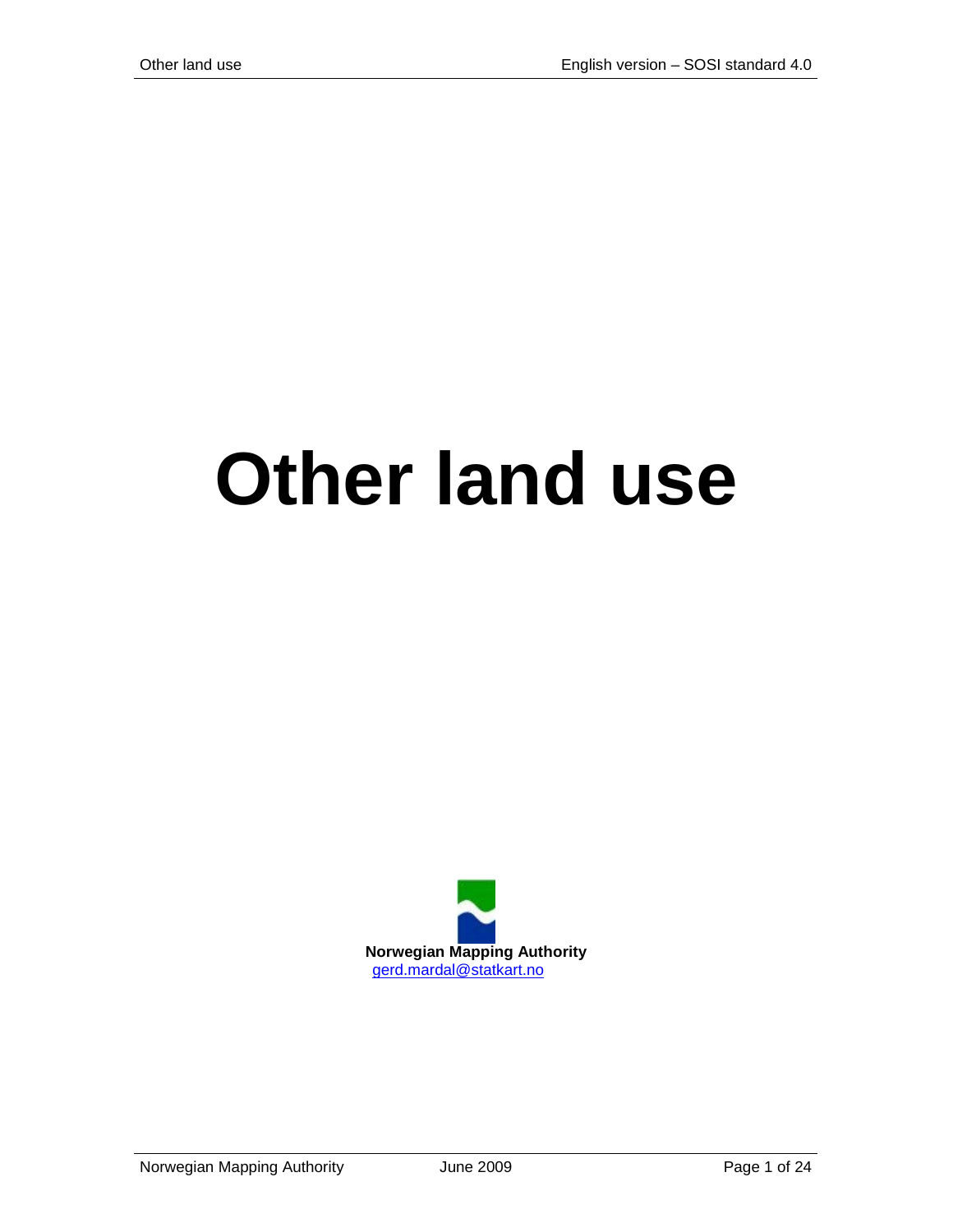# **Table of contents**

| $\mathbf{1}$ |        |                                                                      |  |
|--------------|--------|----------------------------------------------------------------------|--|
|              |        |                                                                      |  |
|              |        |                                                                      |  |
|              |        |                                                                      |  |
|              |        |                                                                      |  |
| 2            |        |                                                                      |  |
|              | 2.1.1  |                                                                      |  |
|              | 2.1.2  |                                                                      |  |
|              | 2.1.3  |                                                                      |  |
|              | 2.1.4  |                                                                      |  |
|              | 2.1.5  |                                                                      |  |
|              | 2.1.6  |                                                                      |  |
|              | 2.1.7  |                                                                      |  |
|              | 2.1.8  |                                                                      |  |
|              | 2.1.9  |                                                                      |  |
|              | 2.1.10 |                                                                      |  |
|              | 2.1.11 |                                                                      |  |
|              | 2.1.12 |                                                                      |  |
|              | 2.1.13 | Association < <topo>&gt; DevelopedArea -LandUseBoundary  10</topo>   |  |
|              | 2.1.14 |                                                                      |  |
|              | 2.1.15 |                                                                      |  |
|              | 2.1.16 |                                                                      |  |
|              | 2.1.17 | Association << Topo>> AgriculturalArea-LandUseBoundary  11           |  |
|              | 2.1.18 |                                                                      |  |
|              | 2.1.19 |                                                                      |  |
|              | 2.1.20 |                                                                      |  |
|              | 2.1.21 |                                                                      |  |
|              | 2.1.22 |                                                                      |  |
|              | 2.1.23 |                                                                      |  |
|              | 2.1.24 |                                                                      |  |
|              | 2.1.25 |                                                                      |  |
|              | 2.1.26 |                                                                      |  |
|              | 2.1.27 |                                                                      |  |
|              | 2.1.28 |                                                                      |  |
|              | 2.1.29 |                                                                      |  |
|              | 2.1.30 |                                                                      |  |
|              | 2.1.31 |                                                                      |  |
|              | 2.1.32 | Association << Topo>> WasteRockDump-LandUseBoundary 17               |  |
|              | 2.1.33 |                                                                      |  |
|              | 2.1.34 |                                                                      |  |
|              | 2.1.35 |                                                                      |  |
|              | 2.1.36 |                                                                      |  |
|              | 2.1.37 |                                                                      |  |
|              | 2.1.38 |                                                                      |  |
|              | 2.1.39 |                                                                      |  |
|              | 2.1.40 |                                                                      |  |
|              | 2.1.41 | Association < <topo>&gt; ConstructionSite -LandUseBoundary 19</topo> |  |
|              | 2.1.42 |                                                                      |  |
|              | 2.1.43 |                                                                      |  |
|              | 2.1.44 |                                                                      |  |
|              | 2.1.45 |                                                                      |  |
|              | 2.1.46 |                                                                      |  |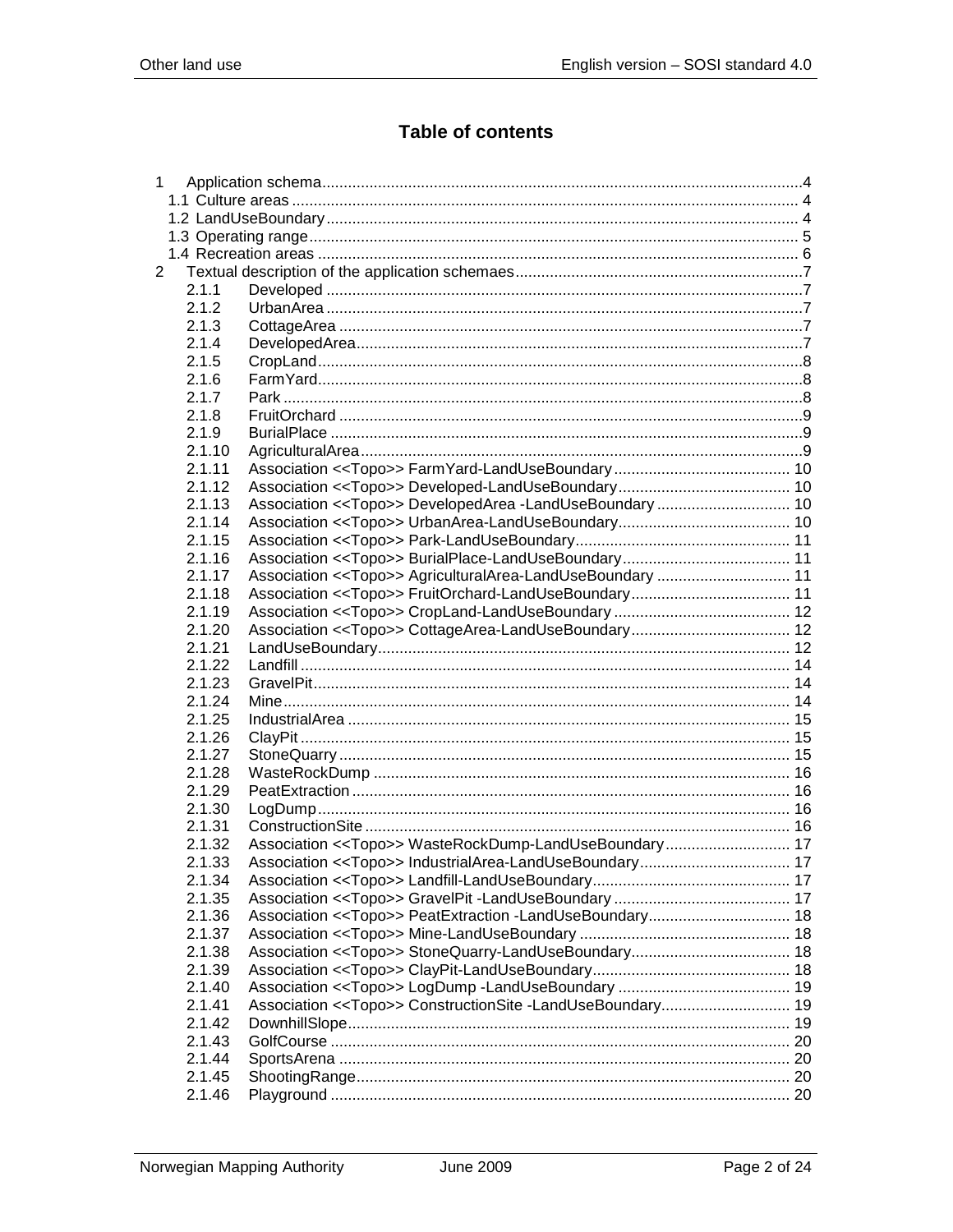| 2.1.47 |                                                                               |     |
|--------|-------------------------------------------------------------------------------|-----|
| 2.1.48 |                                                                               |     |
| 2.1.49 |                                                                               |     |
| 2.1.50 |                                                                               | -21 |
| 2.1.51 |                                                                               |     |
| 2.1.52 |                                                                               |     |
| 2.1.53 |                                                                               |     |
| 2.1.54 |                                                                               |     |
| 2.1.55 |                                                                               |     |
| 2.1.56 | Association < <topo>&gt; limited area for shooting-LandUseBoundary  23</topo> |     |
| 2.1.57 |                                                                               |     |
| 2.1.58 |                                                                               |     |
| 2.1.59 |                                                                               |     |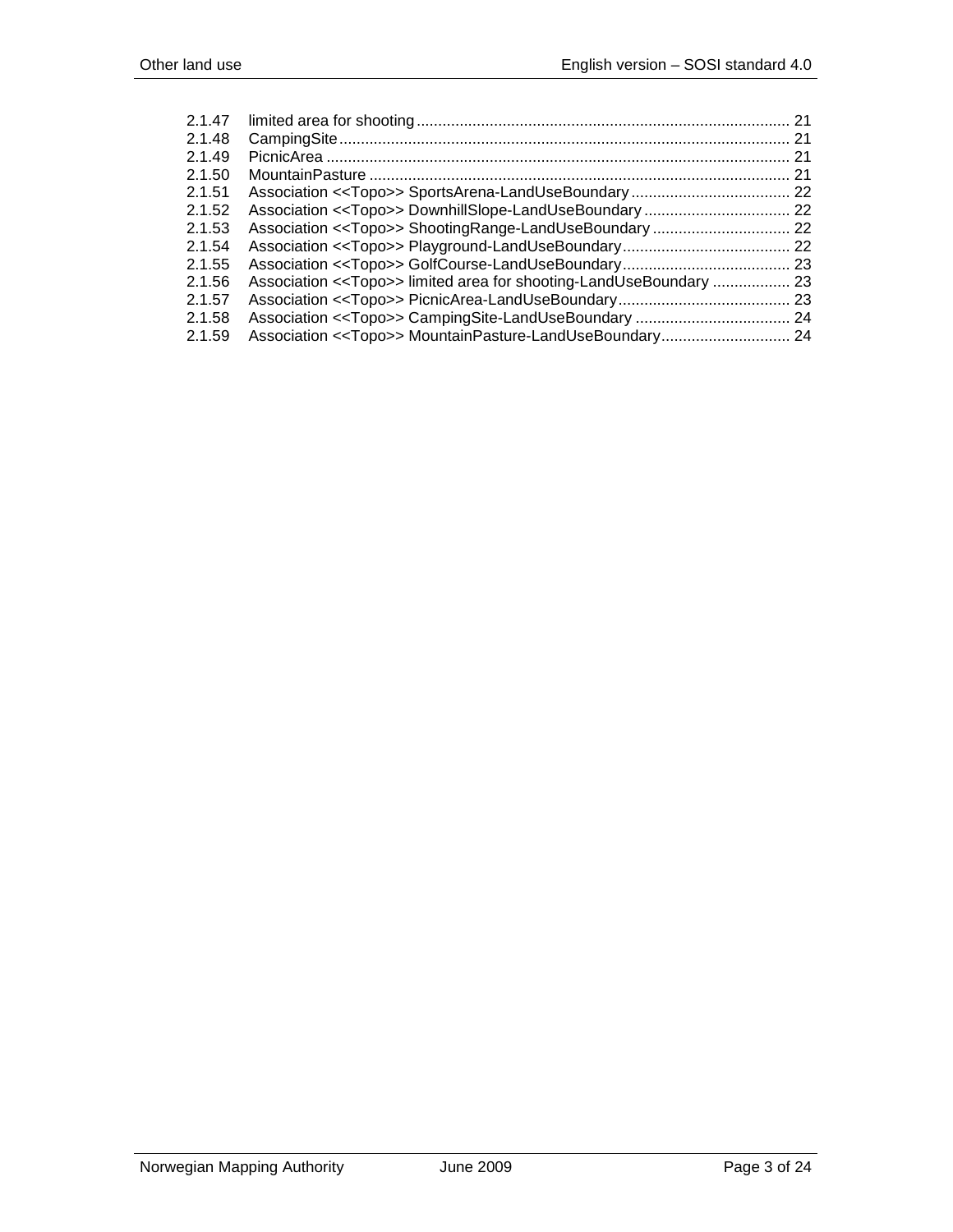# <span id="page-3-1"></span><span id="page-3-0"></span>**1 ApplicationSchema**



## **1.1 Culture areas**

<span id="page-3-2"></span>**1.2 LandUseBoundary**

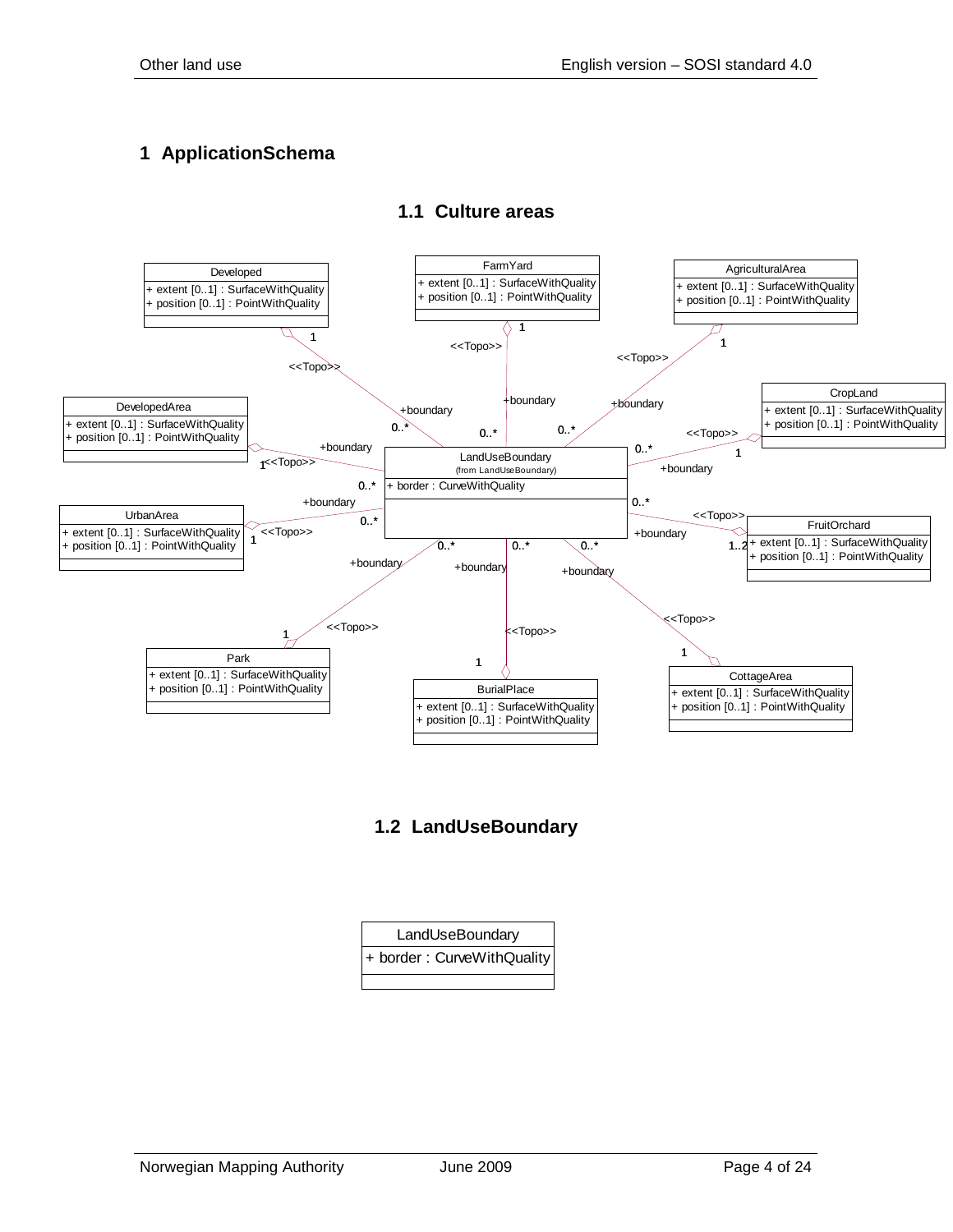<span id="page-4-0"></span>

# **1.3 Operating range**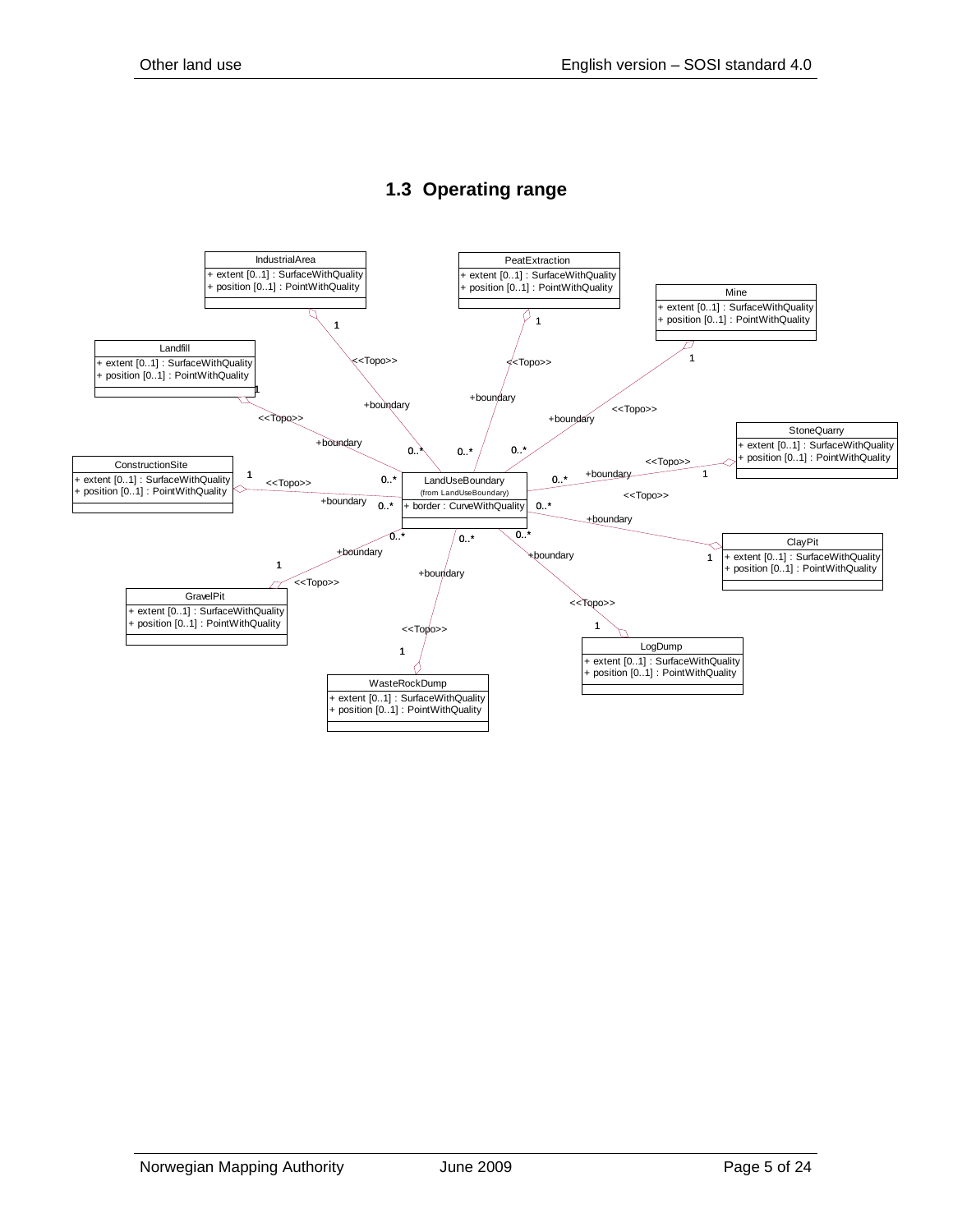## **1.4 Recreation areas**

<span id="page-5-0"></span>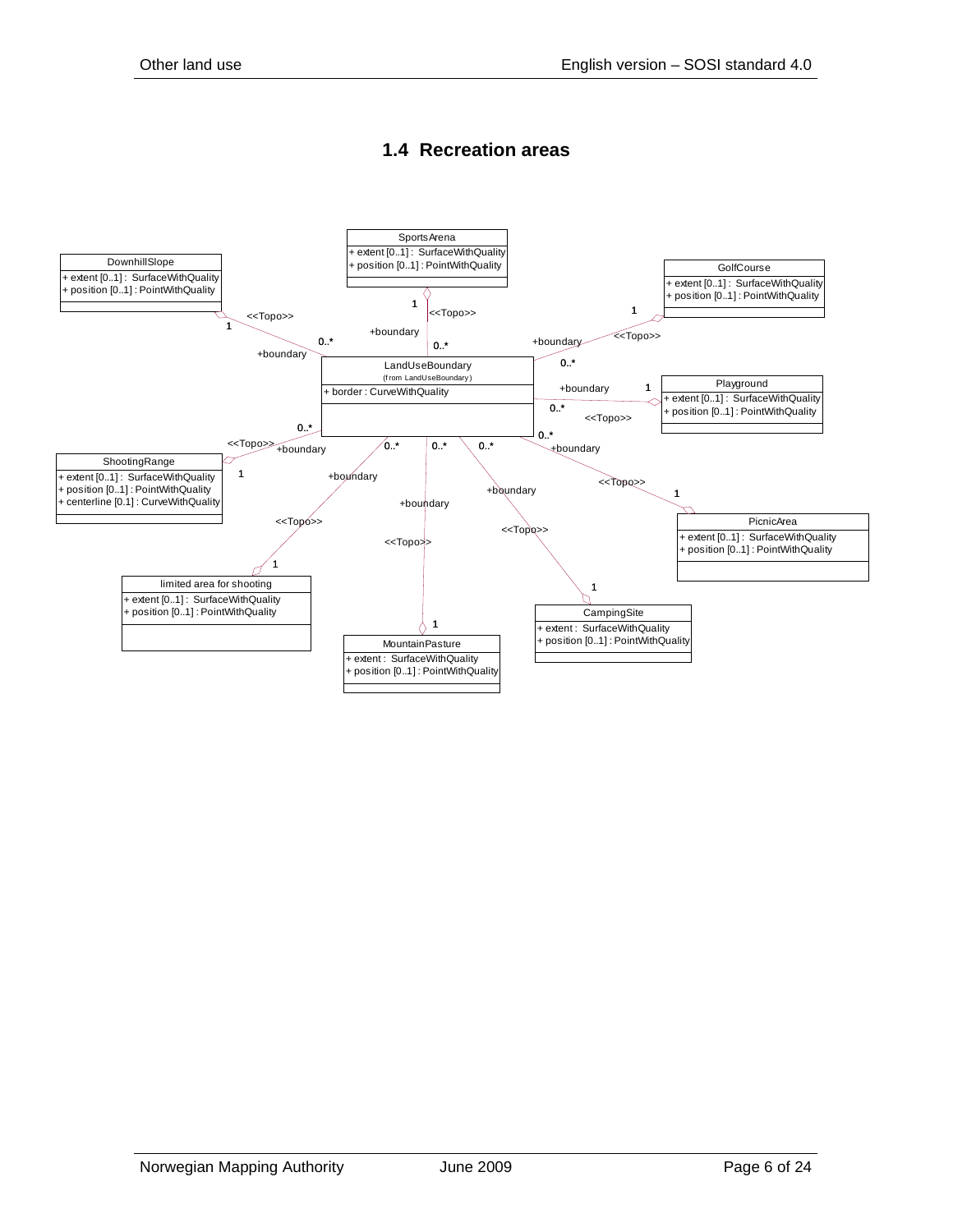# <span id="page-6-0"></span>**2 Textual description of the application schemaes**

# <span id="page-6-1"></span>**2.1.1 Developed**

| No             | Name/     | Description               | Obligation/ | Maximum   | Type                 | Constraint |
|----------------|-----------|---------------------------|-------------|-----------|----------------------|------------|
|                | Role name |                           | Condition   | Occurrenc |                      |            |
|                |           |                           |             | е         |                      |            |
| $\overline{1}$ | Class     | area which delimits soil  |             |           |                      |            |
|                | Developed | type registrations, etc.  |             |           |                      |            |
| 1.1            | extent    | objektets utstrekning     | O           |           | <b>SurfaceWithQu</b> |            |
|                |           |                           |             |           | ality                |            |
| 1.2            | position  | location where the object | $\Omega$    |           | PointWithQuali       |            |
|                |           | exists                    |             |           |                      |            |
| 1.3            | Role      |                           |             | N         | LandUseBoun          | Aggregrati |
|                | boundary  |                           |             |           | dary                 | on         |

#### <span id="page-6-2"></span>**2.1.2 UrbanArea**

| No  | Name/<br>Role name | Description                                                                                                                                                 | Obligation/<br>Condition | Maximum<br>Occurrenc<br>е | <b>Type</b>                   | Constraint       |
|-----|--------------------|-------------------------------------------------------------------------------------------------------------------------------------------------------------|--------------------------|---------------------------|-------------------------------|------------------|
| 2   | Class<br>UrbanArea | city block (town centre)<br>with a large element of<br>shops and service<br>buildings. Note: The<br>buildings have<br>predominantly two or more<br>storeys. |                          |                           |                               |                  |
| 2.1 | extent             | objektets utstrekning                                                                                                                                       | 0                        |                           | <b>SurfaceWithQu</b><br>ality |                  |
| 2.2 | position           | location where the object<br>exists                                                                                                                         | $\Omega$                 |                           | PointWithQuali                |                  |
| 2.3 | Role<br>boundary   |                                                                                                                                                             | 0                        | N                         | LandUseBoun<br>dary           | Aggregrati<br>on |

## <span id="page-6-3"></span>**2.1.3 CottageArea**

| No  | Name/                       | Description                                                                                                     | Obligation/ | Maximum   | <b>Type</b>                   | Constraint       |
|-----|-----------------------------|-----------------------------------------------------------------------------------------------------------------|-------------|-----------|-------------------------------|------------------|
|     | Role name                   |                                                                                                                 | Condition   | Occurrenc |                               |                  |
| 3   | <b>Class</b><br>CottageArea | area with a high<br>exploitation ratio in terms<br>of cottages. Note: Delimits<br>soil type registrations, etc. |             | е         |                               |                  |
| 3.1 | extent                      | objektets utstrekning                                                                                           | 0           |           | <b>SurfaceWithQu</b><br>ality |                  |
| 3.2 | position                    | location where the object<br>exists                                                                             | $\Omega$    |           | PointWithQuali                |                  |
| 3.3 | Role<br>boundary            |                                                                                                                 | 0           | N         | LandUseBoun<br>dary           | Aggregrati<br>on |

## <span id="page-6-4"></span>**2.1.4 DevelopedArea**

| Nc. | ame<br>w | -----<br>.<br>ושווי. | .<br>.<br>IVIE | VDE |  |
|-----|----------|----------------------|----------------|-----|--|
|-----|----------|----------------------|----------------|-----|--|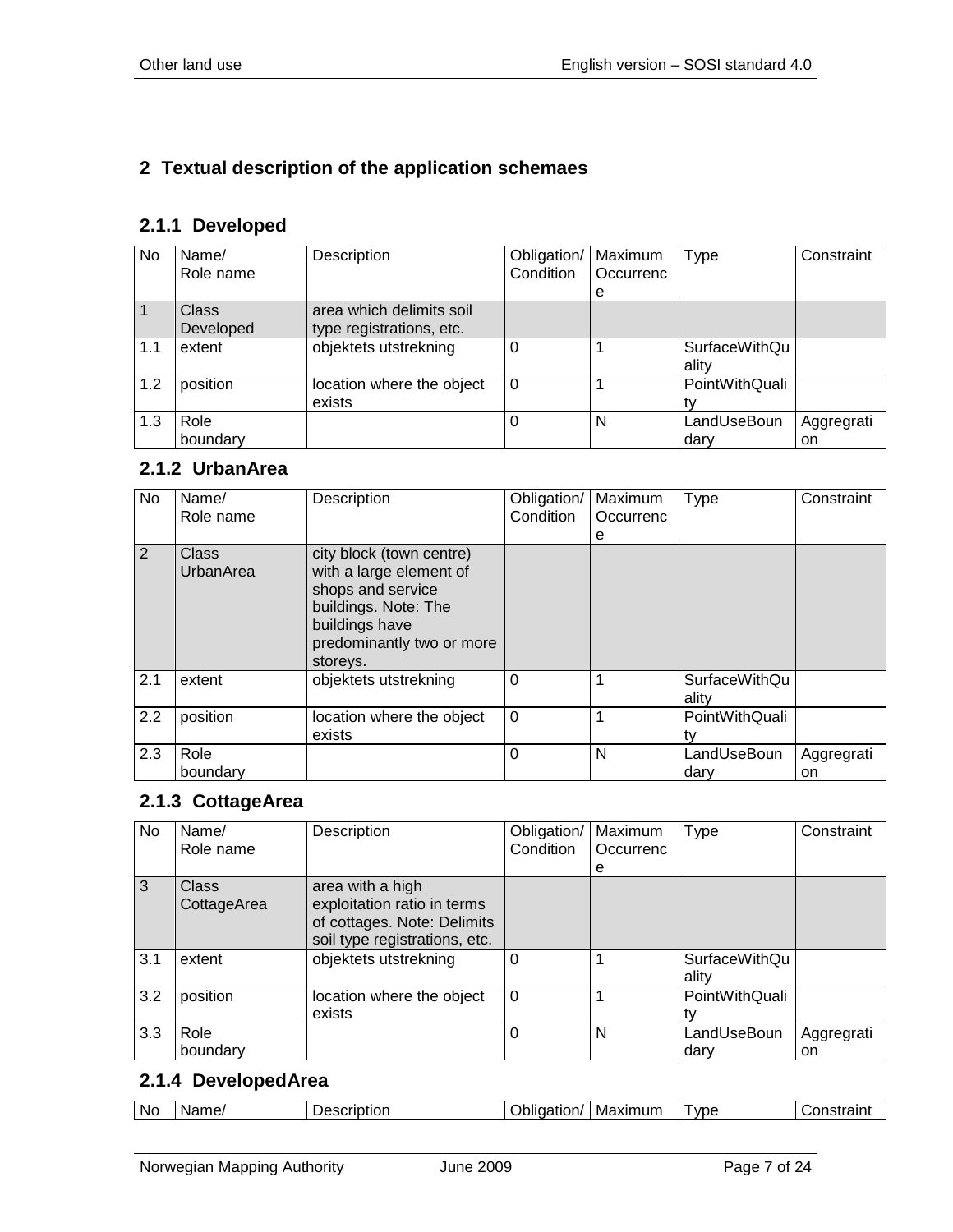|                | Role name                     |                                                                                                                                               | Condition | Occurrenc |                               |                  |
|----------------|-------------------------------|-----------------------------------------------------------------------------------------------------------------------------------------------|-----------|-----------|-------------------------------|------------------|
|                |                               |                                                                                                                                               |           | е         |                               |                  |
| $\overline{4}$ | <b>Class</b><br>DevelopedArea | continuous, developed<br>area (predominantly<br>residential) where the<br>buildings, for the most<br>part, are closer than 50<br>metres apart |           |           |                               |                  |
| 4.1            | extent                        | objektets utstrekning                                                                                                                         | 0         |           | <b>SurfaceWithQu</b><br>ality |                  |
| 4.2            | position                      | location where the object<br>exists                                                                                                           | $\Omega$  |           | PointWithQuali                |                  |
| 4.3            | Role<br>boundary              |                                                                                                                                               | 0         | N         | LandUseBoun<br>dary           | Aggregrati<br>on |

# <span id="page-7-0"></span>**2.1.5 CropLand**

| No  | Name/<br>Role name | Description                                                                                                                                                                                                              | Obligation/<br>Condition | Maximum<br>Occurrenc<br>е | <b>Type</b>                   | Constraint       |
|-----|--------------------|--------------------------------------------------------------------------------------------------------------------------------------------------------------------------------------------------------------------------|--------------------------|---------------------------|-------------------------------|------------------|
| 5   | Class<br>CropLand  | fullly cultured (plowed<br>land), pasture with surface<br>treatment, and berry<br>gardens. Farmlands which<br>lie fallow for shorter<br>periods or are used as<br>cultivated pasture, are also<br>regarded as crop land. |                          |                           |                               |                  |
| 5.1 | extent             | objektets utstrekning                                                                                                                                                                                                    | 0                        |                           | <b>SurfaceWithQu</b><br>ality |                  |
| 5.2 | position           | location where the object<br>exists                                                                                                                                                                                      | $\Omega$                 |                           | PointWithQuali<br>tv          |                  |
| 5.3 | Role<br>boundary   |                                                                                                                                                                                                                          | 0                        | N                         | LandUseBoun<br>dary           | Aggregrati<br>on |

# <span id="page-7-1"></span>**2.1.6 FarmYard**

| No  | Name/        | Description               | Obligation/ | Maximum   | Type           | Constraint |
|-----|--------------|---------------------------|-------------|-----------|----------------|------------|
|     | Role name    |                           | Condition   | Occurrenc |                |            |
|     |              |                           |             | e         |                |            |
| 6   | <b>Class</b> | area closely related to   |             |           |                |            |
|     | FarmYard     | farmstead, delimits soil  |             |           |                |            |
|     |              | type registrations, etc.  |             |           |                |            |
| 6.1 | extent       | objektets utstrekning     | 0           |           | SurfaceWithQu  |            |
|     |              |                           |             |           | ality          |            |
| 6.2 | position     | location where the object | $\Omega$    |           | PointWithQuali |            |
|     |              | exists                    |             |           |                |            |
| 6.3 | Role         |                           | 0           | N         | LandUseBoun    | Aggregrati |
|     | boundary     |                           |             |           | darv           | on         |

## <span id="page-7-2"></span>**2.1.7 Park**

| No | Name/<br>Role name | Description                                        | Obligation/   Maximum<br>Condition | l Occurrenc<br>е | Type | Constraint |
|----|--------------------|----------------------------------------------------|------------------------------------|------------------|------|------------|
|    | Class<br>Park      | green area in a city or<br>densely populated area, |                                    |                  |      |            |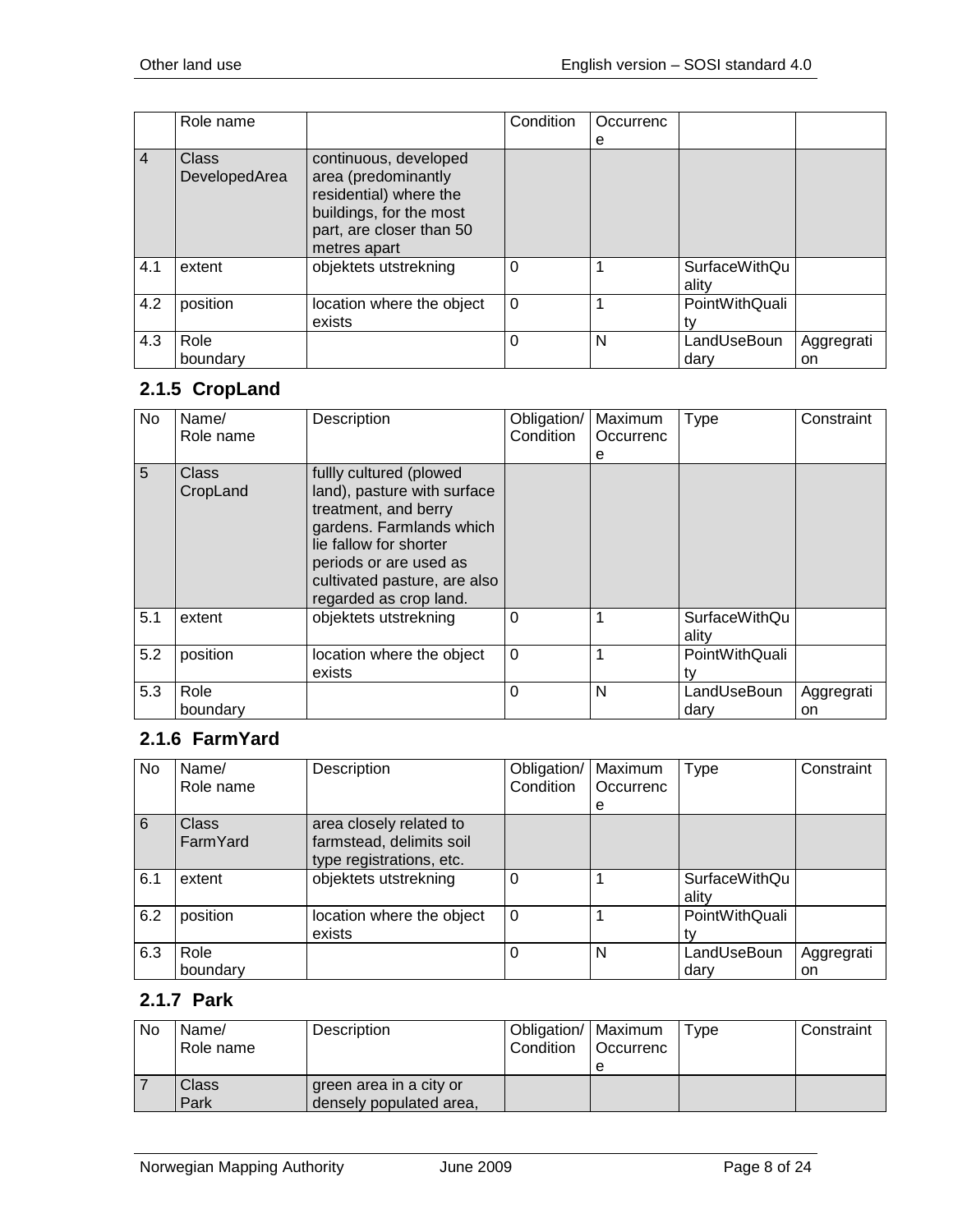|     |          | worked up and<br>maintained, with lawns,<br>planting, water features,<br>etc. |          |   |                               |            |
|-----|----------|-------------------------------------------------------------------------------|----------|---|-------------------------------|------------|
| 7.1 | extent   | objektets utstrekning                                                         |          |   | <b>SurfaceWithQu</b><br>ality |            |
| 7.2 | position | location where the object<br>exists                                           | $\Omega$ |   | PointWithQuali<br>tv          |            |
| 7.3 | Role     |                                                                               |          | N | LandUseBoun                   | Aggregrati |
|     | boundary |                                                                               |          |   | darv                          | <b>on</b>  |

## <span id="page-8-0"></span>**2.1.8 FruitOrchard**

| No             | Name/<br>Role name    | Description                         | Obligation/<br>Condition | Maximum<br>Occurrenc<br>е | <b>Type</b>                   | Constraint       |
|----------------|-----------------------|-------------------------------------|--------------------------|---------------------------|-------------------------------|------------------|
| $\overline{8}$ | Class<br>FruitOrchard | trees (Not large berry<br>gardens)  |                          |                           |                               |                  |
| 8.1            | extent                | objektets utstrekning               | 0                        |                           | <b>SurfaceWithQu</b><br>ality |                  |
| 8.2            | position              | location where the object<br>exists | $\Omega$                 |                           | PointWithQuali                |                  |
| 8.3            | Role<br>boundary      |                                     | 0                        | N                         | LandUseBoun<br>dary           | Aggregrati<br>on |

## <span id="page-8-1"></span>**2.1.9 BurialPlace**

| <b>No</b> | Name/<br>Role name          | Description                                    | Obligation/<br>Condition | Maximum<br>Occurrenc<br>е | <b>Type</b>                   | Constraint       |
|-----------|-----------------------------|------------------------------------------------|--------------------------|---------------------------|-------------------------------|------------------|
| 9         | Class<br><b>BurialPlace</b> | area for tombstones,<br>graveyard and cemetery |                          |                           |                               |                  |
| 9.1       | extent                      | objektets utstrekning                          |                          |                           | <b>SurfaceWithQu</b><br>ality |                  |
| 9.2       | position                    | location where the object<br>exists            | $\Omega$                 |                           | PointWithQuali                |                  |
| 9.3       | Role<br>boundary            |                                                |                          | N                         | LandUseBoun<br>dary           | Aggregrati<br>on |

# <span id="page-8-2"></span>**2.1.10 AgriculturalArea**

| <b>No</b> | Name/<br>Role name               | Description                                                                                         | Obligation/<br>Condition | Maximum<br>Occurrenc | Type                          | Constraint |
|-----------|----------------------------------|-----------------------------------------------------------------------------------------------------|--------------------------|----------------------|-------------------------------|------------|
|           |                                  |                                                                                                     |                          | е                    |                               |            |
| 10        | <b>Class</b><br>AgriculturalArea | statement of areas of<br>interest in terms of<br>forestry, independent of<br>classification system. |                          |                      |                               |            |
| 10.       | extent                           | objektets utstrekning                                                                               | 0                        |                      | <b>SurfaceWithQu</b><br>ality |            |
| 10.       | position                         | location where the object                                                                           | $\Omega$                 |                      | PointWithQuali                |            |
|           |                                  | exists                                                                                              |                          |                      |                               |            |
| 10.       | Role                             |                                                                                                     | 0                        | N                    | LandUseBoun                   | Aggregrati |
| 3         | boundary                         |                                                                                                     |                          |                      | dary                          | on         |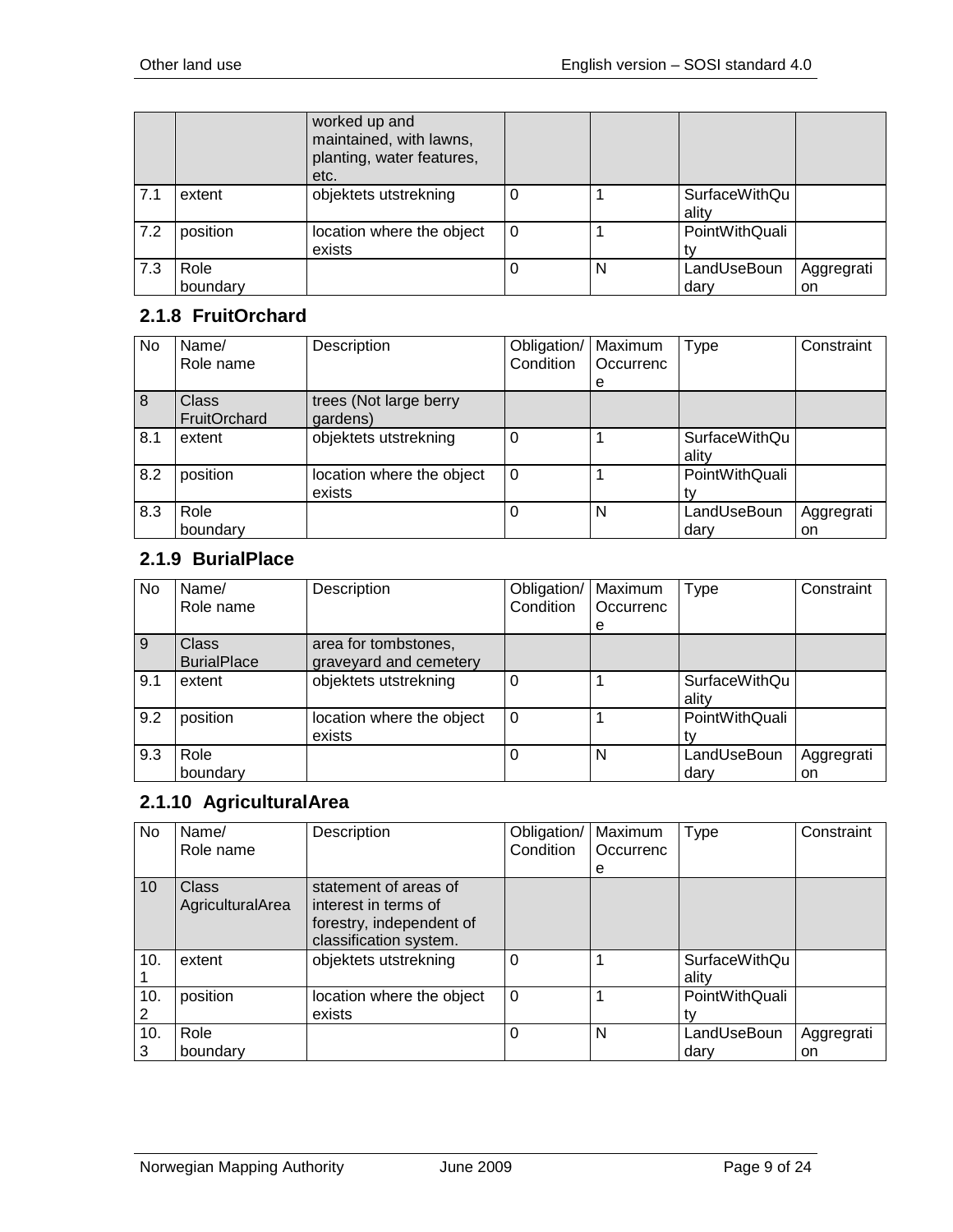# <span id="page-9-0"></span>**2.1.11 Association <<Topo>> FarmYard-LandUseBoundary**

| No  | Name/<br>Role name | Description | Obligation/   Maximum<br>Condition | Occurrenc | <b>Type</b> | Constraint |
|-----|--------------------|-------------|------------------------------------|-----------|-------------|------------|
|     |                    |             |                                    | e         |             |            |
| 11  | Association        |             |                                    |           |             |            |
|     | FarmYard-          |             |                                    |           |             |            |
|     | LandUseBoundar     |             |                                    |           |             |            |
|     |                    |             |                                    |           |             |            |
| 11. | Role               |             | $\Omega$                           | N         | LandUseBoun | Aggregatio |
|     | boundary           |             |                                    |           | dary        | n          |
| 11. | Role               |             |                                    |           | FarmYard    |            |
| 2   | (unnamed)          |             |                                    |           |             |            |
|     | FarmYard           |             |                                    |           |             |            |

#### <span id="page-9-1"></span>**2.1.12 Association <<Topo>> Developed-LandUseBoundary**

| No       | Name/<br>Role name                          | Description | Obligation/<br>Condition | Maximum<br>Occurrenc<br>e | <b>Type</b>         | Constraint      |
|----------|---------------------------------------------|-------------|--------------------------|---------------------------|---------------------|-----------------|
| 12       | Association<br>Developed-<br>LandUseBoundar |             |                          |                           |                     |                 |
| 12.      | Role<br>boundary                            |             | 0                        | N                         | LandUseBoun<br>dary | Aggregatio<br>n |
| 12.<br>2 | Role<br>(unnamed)<br>Developed              |             |                          |                           | Developed           |                 |

# <span id="page-9-2"></span>**2.1.13 Association <<Topo>> DevelopedArea -LandUseBoundary**

| No       | Name/<br>Role name                               | Description | Obligation/<br>Condition | Maximum<br>Occurrenc<br>e | <b>Type</b>         | Constraint      |
|----------|--------------------------------------------------|-------------|--------------------------|---------------------------|---------------------|-----------------|
| 13       | Association<br>DevelopedArea -<br>LandUseBoundar |             |                          |                           |                     |                 |
| 13.      | Role<br>boundary                                 |             | 0                        | N                         | LandUseBoun<br>dary | Aggregatio<br>n |
| 13.<br>2 | Role<br>(unnamed)<br>DevelopedArea               |             |                          |                           | DevelopedAre<br>a   |                 |

## <span id="page-9-3"></span>**2.1.14 Association <<Topo>> UrbanArea-LandUseBoundary**

| No  | Name/<br>Role name                          | Description | Obligation/   Maximum<br>Condition | <b>Occurrenc</b><br>e | <b>Type</b> | Constraint |
|-----|---------------------------------------------|-------------|------------------------------------|-----------------------|-------------|------------|
| 14  | Association<br>UrbanArea-<br>LandUseBoundar |             |                                    |                       |             |            |
| 14. | Role                                        |             |                                    | N                     | LandUseBoun | Aggregatio |
|     | boundary                                    |             |                                    |                       | dary        | n          |
| 14. | Role                                        |             |                                    |                       | UrbanArea   |            |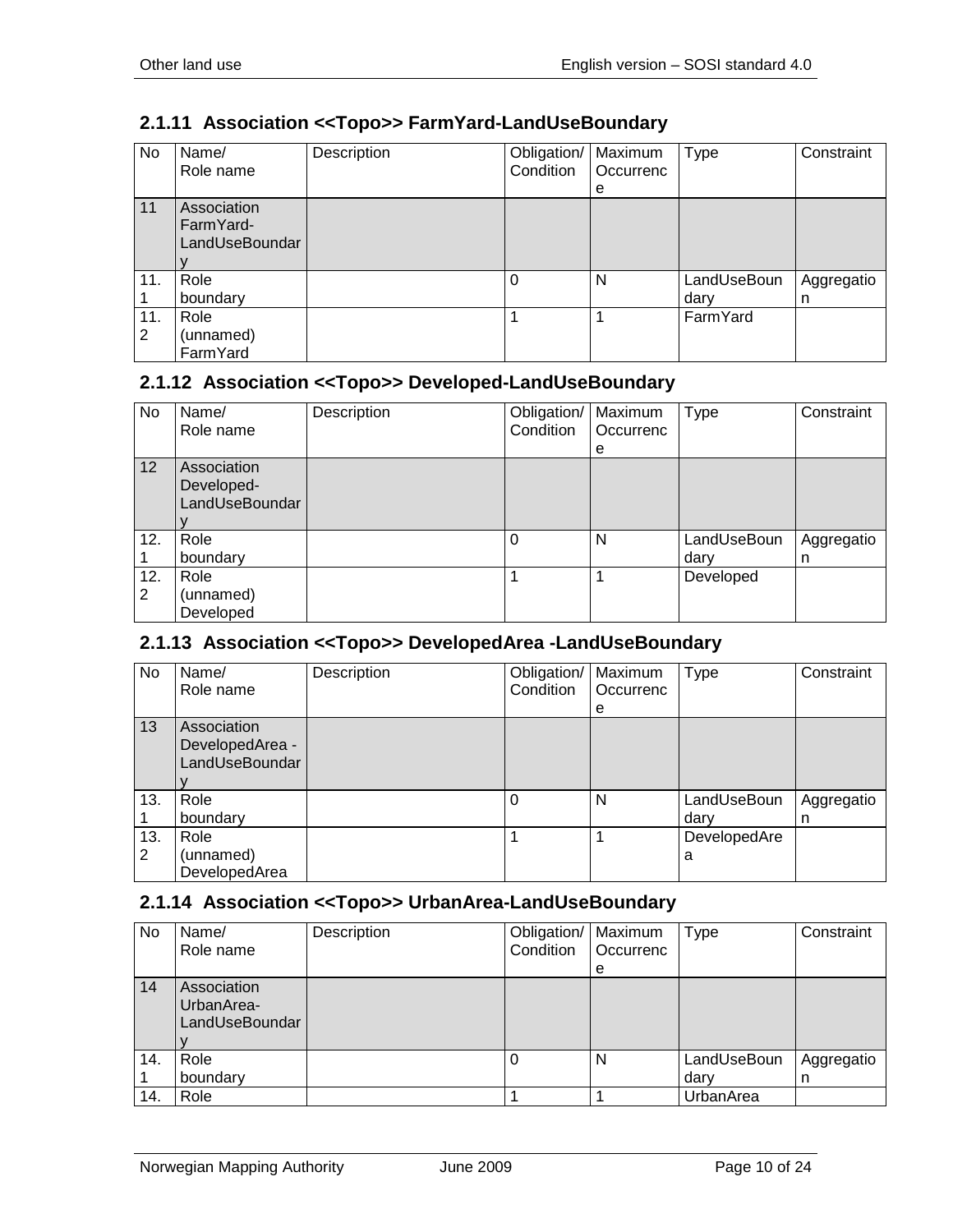| $\sim$<br><u>_</u> |                               |  |  |  |
|--------------------|-------------------------------|--|--|--|
|                    | $\overline{\phantom{a}}$<br>_ |  |  |  |

#### <span id="page-10-0"></span>**2.1.15 Association <<Topo>> Park-LandUseBoundary**

| No       | Name/<br>Role name                     | Description | Obligation/<br>Condition | Maximum<br>Occurrenc<br>e | <b>Type</b>         | Constraint      |
|----------|----------------------------------------|-------------|--------------------------|---------------------------|---------------------|-----------------|
| 15       | Association<br>Park-<br>LandUseBoundar |             |                          |                           |                     |                 |
| 15.      | Role<br>boundary                       |             | $\Omega$                 | N                         | LandUseBoun<br>dary | Aggregatio<br>n |
| 15.<br>2 | Role<br>(unnamed) Park                 |             |                          |                           | Park                |                 |

#### <span id="page-10-1"></span>**2.1.16 Association <<Topo>> BurialPlace-LandUseBoundary**

| No       | Name/<br>Role name                                   | Description | Obligation/<br>Condition | Maximum<br>Occurrenc | <b>Type</b>         | Constraint      |
|----------|------------------------------------------------------|-------------|--------------------------|----------------------|---------------------|-----------------|
| 16       | Association<br><b>BurialPlace-</b><br>LandUseBoundar |             |                          | е                    |                     |                 |
| 16.      | Role<br>boundary                                     |             | 0                        | N                    | LandUseBoun<br>dary | Aggregatio<br>n |
| 16.<br>2 | Role<br>(unnamed)<br><b>BurialPlace</b>              |             |                          |                      | <b>BurialPlace</b>  |                 |

#### <span id="page-10-2"></span>**2.1.17 Association <<Topo>> AgriculturalArea-LandUseBoundary**

| No.      | Name/<br>Role name                                 | Description | Obligation/<br>Condition | Maximum<br>Occurrenc<br>e | Type                 | Constraint      |
|----------|----------------------------------------------------|-------------|--------------------------|---------------------------|----------------------|-----------------|
| 17       | Association<br>AgriculturalArea-<br>LandUseBoundar |             |                          |                           |                      |                 |
| 17.      | Role<br>boundary                                   |             | 0                        | N                         | LandUseBoun<br>dary  | Aggregatio<br>n |
| 17.<br>2 | Role<br>(unnamed)<br>AgriculturalArea              |             |                          |                           | AgriculturalAre<br>а |                 |

#### <span id="page-10-3"></span>**2.1.18 Association <<Topo>> FruitOrchard-LandUseBoundary**

| No  | Name/<br>Role name                             | Description | Obligation/   Maximum<br>Condition | <b>Occurrenc</b><br>e | Type        | Constraint |
|-----|------------------------------------------------|-------------|------------------------------------|-----------------------|-------------|------------|
| 18  | Association<br>FruitOrchard-<br>LandUseBoundar |             |                                    |                       |             |            |
| 18. | Role                                           |             |                                    | N                     | LandUseBoun | Aggregatio |
|     | boundary                                       |             |                                    |                       | dary        | n          |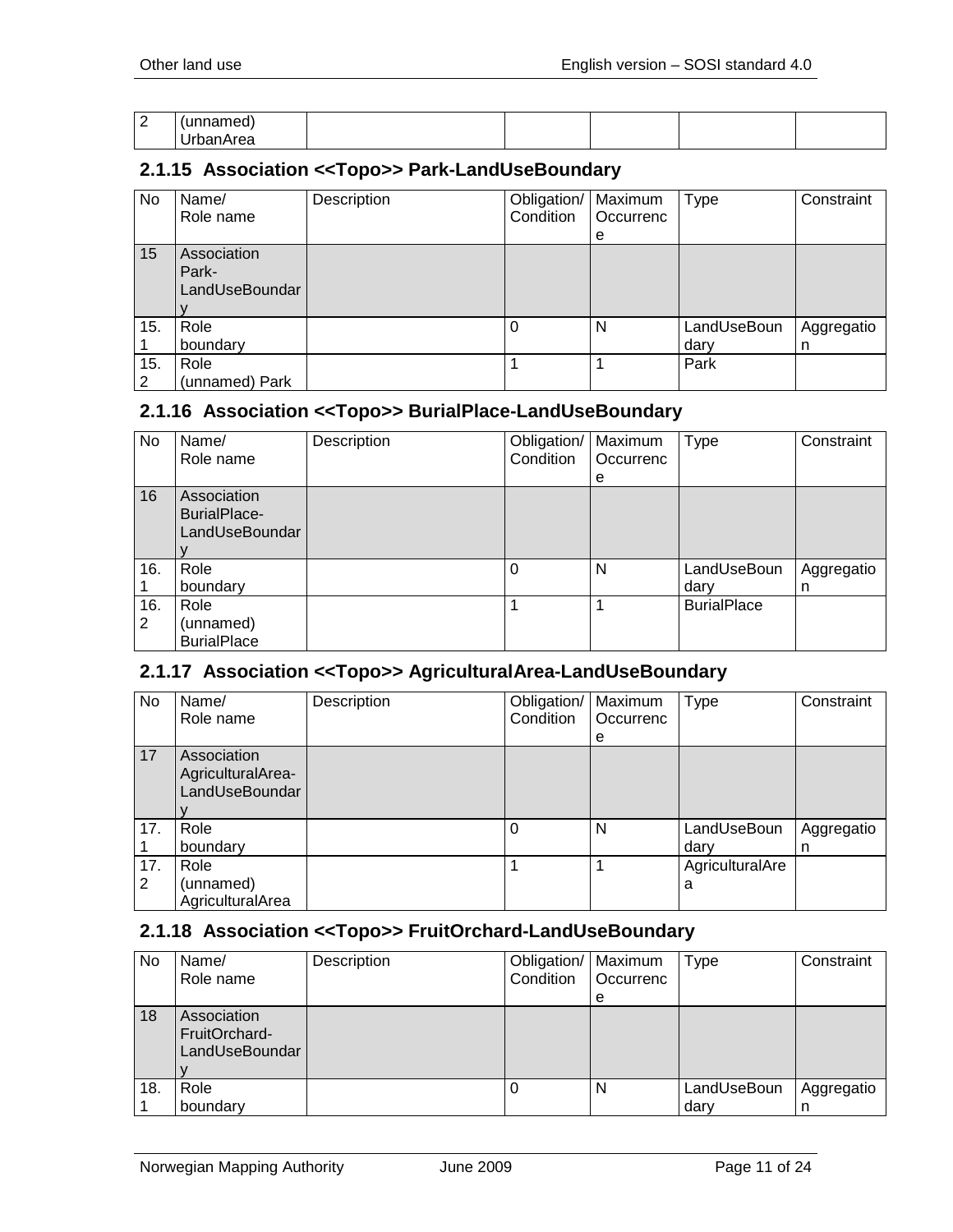| 18.         | Role         |  | FruitOrchard |  |
|-------------|--------------|--|--------------|--|
| $\sim$<br>∼ | (unnamed)    |  |              |  |
|             | FruitOrchard |  |              |  |

#### <span id="page-11-0"></span>**2.1.19 Association <<Topo>> CropLand-LandUseBoundary**

| No       | Name/<br>Role name                         | Description | Obligation/   Maximum<br>Condition | Occurrenc | <b>Type</b>         | Constraint      |
|----------|--------------------------------------------|-------------|------------------------------------|-----------|---------------------|-----------------|
| 19       | Association<br>CropLand-<br>LandUseBoundar |             |                                    | e         |                     |                 |
| 19.      | Role<br>boundary                           |             |                                    | N         | LandUseBoun<br>dary | Aggregatio<br>n |
| 19.<br>2 | Role<br>(unnamed)<br>CropLand              |             |                                    |           | CropLand            |                 |

## <span id="page-11-1"></span>**2.1.20 Association <<Topo>> CottageArea-LandUseBoundary**

| No.      | Name/<br>Role name                            | Description | Obligation/   Maximum<br>Condition | Occurrenc<br>e | <b>Type</b>         | Constraint      |
|----------|-----------------------------------------------|-------------|------------------------------------|----------------|---------------------|-----------------|
| 20       | Association<br>CottageArea-<br>LandUseBoundar |             |                                    |                |                     |                 |
| 20.      | Role<br>boundary                              |             | $\Omega$                           | N              | LandUseBoun<br>dary | Aggregatio<br>n |
| 20.<br>2 | Role<br>(unnamed)<br>CottageArea              |             |                                    |                | CottageArea         |                 |

# <span id="page-11-2"></span>**2.1.21 LandUseBoundary**

|     | Class                              | delimitation of the various<br>LandUseBoundar   land use areas Note: Land<br>use code is assigned to<br>the surface, i.e. on the<br>representation point which<br>represents this surface. |   |   |                      |  |
|-----|------------------------------------|--------------------------------------------------------------------------------------------------------------------------------------------------------------------------------------------|---|---|----------------------|--|
| 1.1 | border                             | course following the<br>transition between<br>different real world<br>phenomena                                                                                                            | 1 | 1 | CurveWithQual<br>ity |  |
| 1.2 | Role<br>(unnamed)<br>SportsArena   |                                                                                                                                                                                            | 1 | 1 | SportsArena          |  |
| 1.3 | Role<br>(unnamed)<br>DownhillSlope |                                                                                                                                                                                            | 1 | 1 | DownhillSlope        |  |
| 1.4 | Role<br>(unnamed)<br>ShootingRange |                                                                                                                                                                                            | 1 | 1 | ShootingRang<br>e    |  |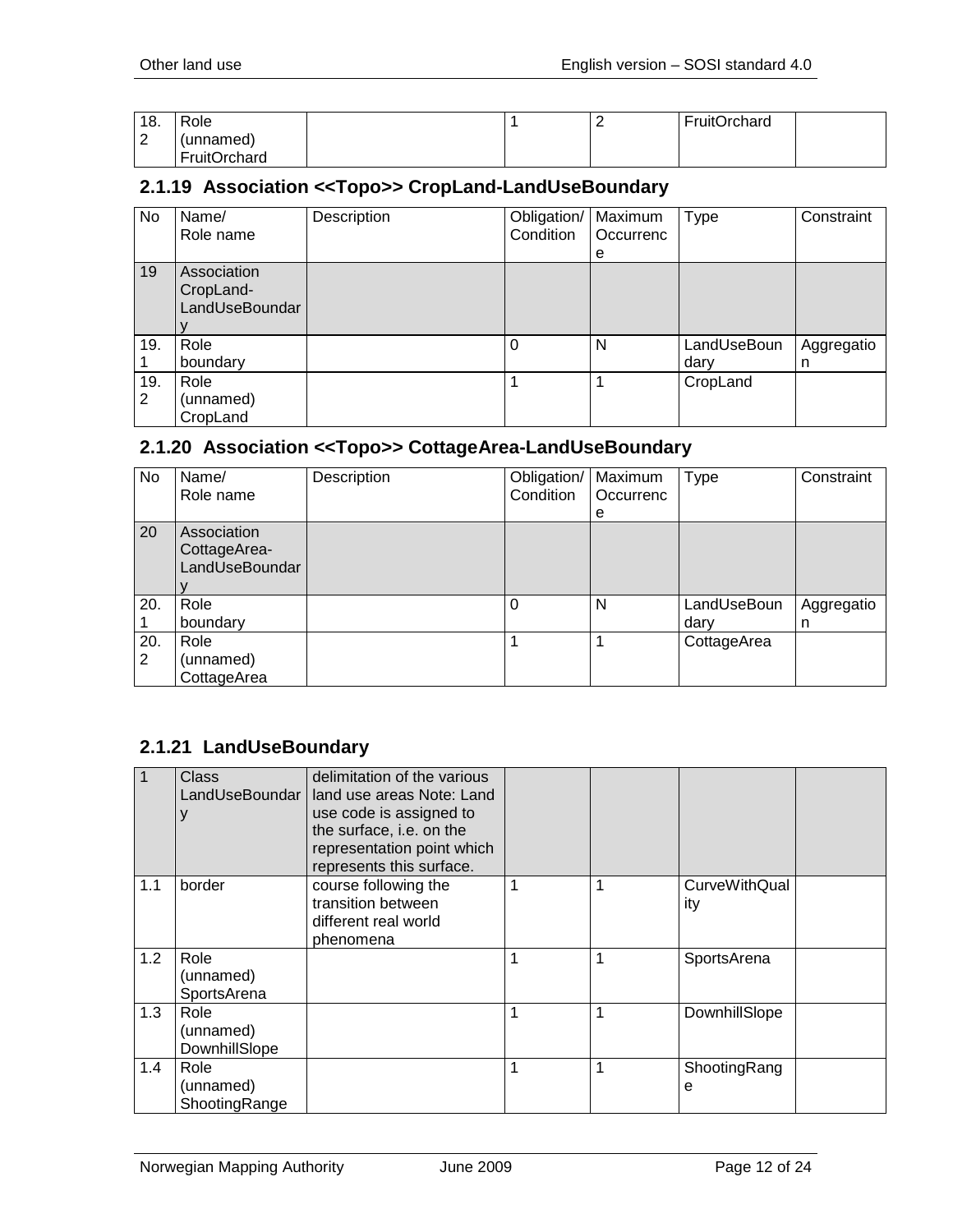| 1.5            | Role<br>(unnamed)  | 1            | $\mathbf{1}$   | Playground         |
|----------------|--------------------|--------------|----------------|--------------------|
|                | Playground         |              |                |                    |
| 1.6            | Role               | 1            | 1              | GolfCourse         |
|                | (unnamed)          |              |                |                    |
|                | GolfCourse         |              |                |                    |
| 1.7            | Role               | $\mathbf{1}$ | $\mathbf{1}$   | limited area for   |
|                | (unnamed)          |              |                | shooting           |
|                | limited area for   |              |                |                    |
|                | shooting           |              |                |                    |
| 1.8            | Role               | $\mathbf 0$  | $\mathsf{N}$   | PicnicArea         |
|                | (unnamed)          |              |                |                    |
|                | PicnicArea         |              |                |                    |
| 1.9            | Role               | 1            | $\mathbf{1}$   | CampingSite        |
|                | (unnamed)          |              |                |                    |
|                | CampingSite        |              |                |                    |
| 1.1            | Role               | $\mathbf{1}$ | $\mathbf{1}$   | MountainPastu      |
| 0              | (unnamed)          |              |                | re                 |
|                | MountainPasture    |              |                |                    |
| 1.1            | Role               | $\mathbf{1}$ | $\mathbf{1}$   | FarmYard           |
| 1              | (unnamed)          |              |                |                    |
|                | FarmYard           |              |                |                    |
| 1.1            | Role               | $\mathbf{1}$ | $\mathbf{1}$   | Developed          |
| $\overline{2}$ | (unnamed)          |              |                |                    |
|                | Developed          |              |                |                    |
| 1.1<br>3       | Role<br>(unnamed)  | $\mathbf{1}$ | $\mathbf{1}$   | DevelopedAre       |
|                | DevelopedArea      |              |                | a                  |
| 1.1            | Role               | $\mathbf{1}$ | $\mathbf{1}$   | UrbanArea          |
| 4              | (unnamed)          |              |                |                    |
|                | UrbanArea          |              |                |                    |
| 1.1            | Role               | $\mathbf{1}$ | $\mathbf{1}$   | Park               |
| 5              | (unnamed) Park     |              |                |                    |
| 1.1            | Role               | 1            | $\mathbf{1}$   | <b>BurialPlace</b> |
| 6              | (unnamed)          |              |                |                    |
|                | <b>BurialPlace</b> |              |                |                    |
| 1.1            | Role               | 1            | 1              | AgriculturalAre    |
| $\overline{7}$ | (unnamed)          |              |                | a                  |
|                | AgriculturalArea   |              |                |                    |
| 1.1            | Role               | $\mathbf{1}$ | $\overline{2}$ | FruitOrchard       |
| 8              | (unnamed)          |              |                |                    |
|                | FruitOrchard       |              |                |                    |
| 1.1            | Role               | $\mathbf{1}$ | $\mathbf{1}$   | CropLand           |
| 9              | (unnamed)          |              |                |                    |
|                | CropLand           |              |                |                    |
| 1.2            | Role               | $\mathbf{1}$ | $\mathbf{1}$   | CottageArea        |
| 0              | (unnamed)          |              |                |                    |
|                | CottageArea        |              |                |                    |
| 1.2            | Role               | $\mathbf{1}$ | $\mathbf{1}$   | WasteRockDu        |
| $\mathbf 1$    | (unnamed)          |              |                | mp                 |
|                | WasteRockDump      |              |                |                    |
| 1.2            | Role               | 1            | $\mathbf{1}$   | IndustrialArea     |
| $\overline{c}$ | (unnamed)          |              |                |                    |
|                | IndustrialArea     |              |                |                    |
| 1.2            | Role               | $\mathbf{1}$ | $\mathbf{1}$   | Landfill           |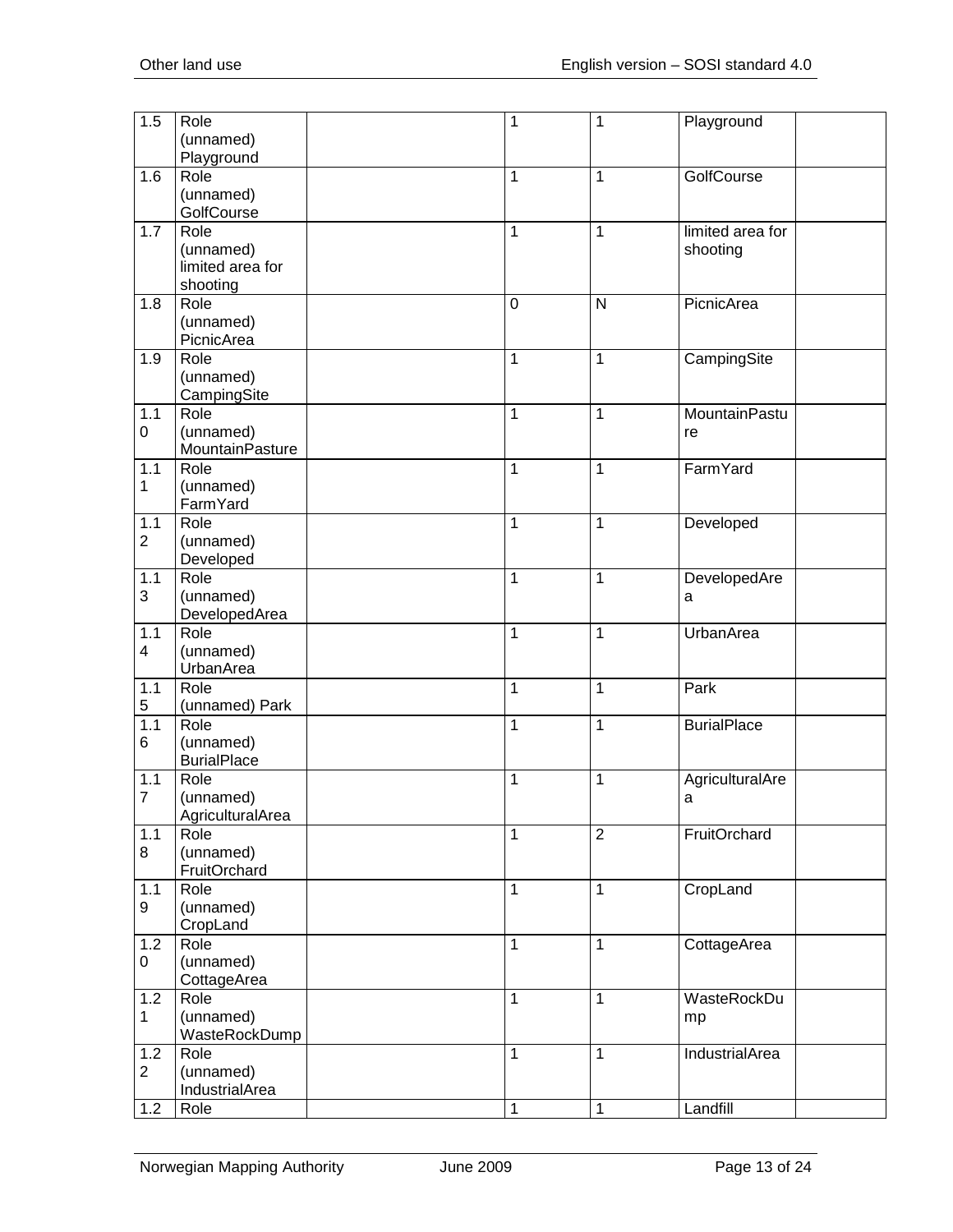| 3        | (unnamed)<br>Landfill                 |   |   |                      |
|----------|---------------------------------------|---|---|----------------------|
| 1.2<br>4 | Role<br>(unnamed)<br><b>GravelPit</b> | 1 | 1 | <b>GravelPit</b>     |
| 1.2<br>5 | Role<br>(unnamed)<br>PeatExtraction   | 1 | 1 | PeatExtraction       |
| 1.2<br>6 | Role<br>(unnamed) Mine                | 1 | 1 | Mine                 |
| 1.2<br>7 | Role<br>(unnamed)<br>StoneQuarry      | 1 | 1 | StoneQuarry          |
| 1.2<br>8 | Role<br>(unnamed)<br>ClayPit          | 1 | 1 | ClayPit              |
| 1.2<br>9 | Role<br>(unnamed)<br>LogDump          | 1 | 1 | LogDump              |
|          | Role<br>(unnamed)<br>ConstructionSite | 1 | 1 | ConstructionSit<br>е |

# <span id="page-13-0"></span>**2.1.22 Landfill**

| No  | Name/<br>Role name       | Description                          | Obligation/<br>Condition | Maximum<br>Occurrenc<br>е | <b>Type</b>                   | Constraint       |
|-----|--------------------------|--------------------------------------|--------------------------|---------------------------|-------------------------------|------------------|
|     | <b>Class</b><br>Landfill | area for depositing of<br>mass       |                          |                           |                               |                  |
| 1.1 | extent                   | area over which an object<br>extends | $\overline{0}$           |                           | <b>SurfaceWithQu</b><br>ality |                  |
| 1.2 | position                 | location where the object<br>exists  | $\Omega$                 |                           | PointWithQuali                |                  |
| 1.3 | Role<br>boundary         |                                      | $\Omega$                 | N                         | LandUseBoun<br>darv           | Aggregrati<br>on |

#### <span id="page-13-1"></span>**2.1.23 GravelPit**

| No  | Name/<br>Role name               | Description                                 | Obligation/<br>Condition | Maximum<br>Occurrenc<br>e | Type                          | Constraint       |
|-----|----------------------------------|---------------------------------------------|--------------------------|---------------------------|-------------------------------|------------------|
| 2   | <b>Class</b><br><b>GravelPit</b> | location where the object<br>occur/exists?? |                          |                           |                               |                  |
| 2.1 | extent                           | area over which an object<br>extends        | 0                        |                           | <b>SurfaceWithQu</b><br>ality |                  |
| 2.2 | position                         | location where the object<br>exists         | $\Omega$                 |                           | PointWithQuali                |                  |
| 2.3 | Role<br>boundary                 |                                             |                          | N                         | LandUseBoun<br>dary           | Aggregrati<br>on |

# <span id="page-13-2"></span>**2.1.24 Mine**

| <b>No</b> | Name/<br>Role name | Description              | Obligation/   Maximum<br>Condition | <b>Occurrenc</b> | Type | Constraint |
|-----------|--------------------|--------------------------|------------------------------------|------------------|------|------------|
|           |                    |                          |                                    |                  |      |            |
|           | Class              | not quarry and prospect. |                                    |                  |      |            |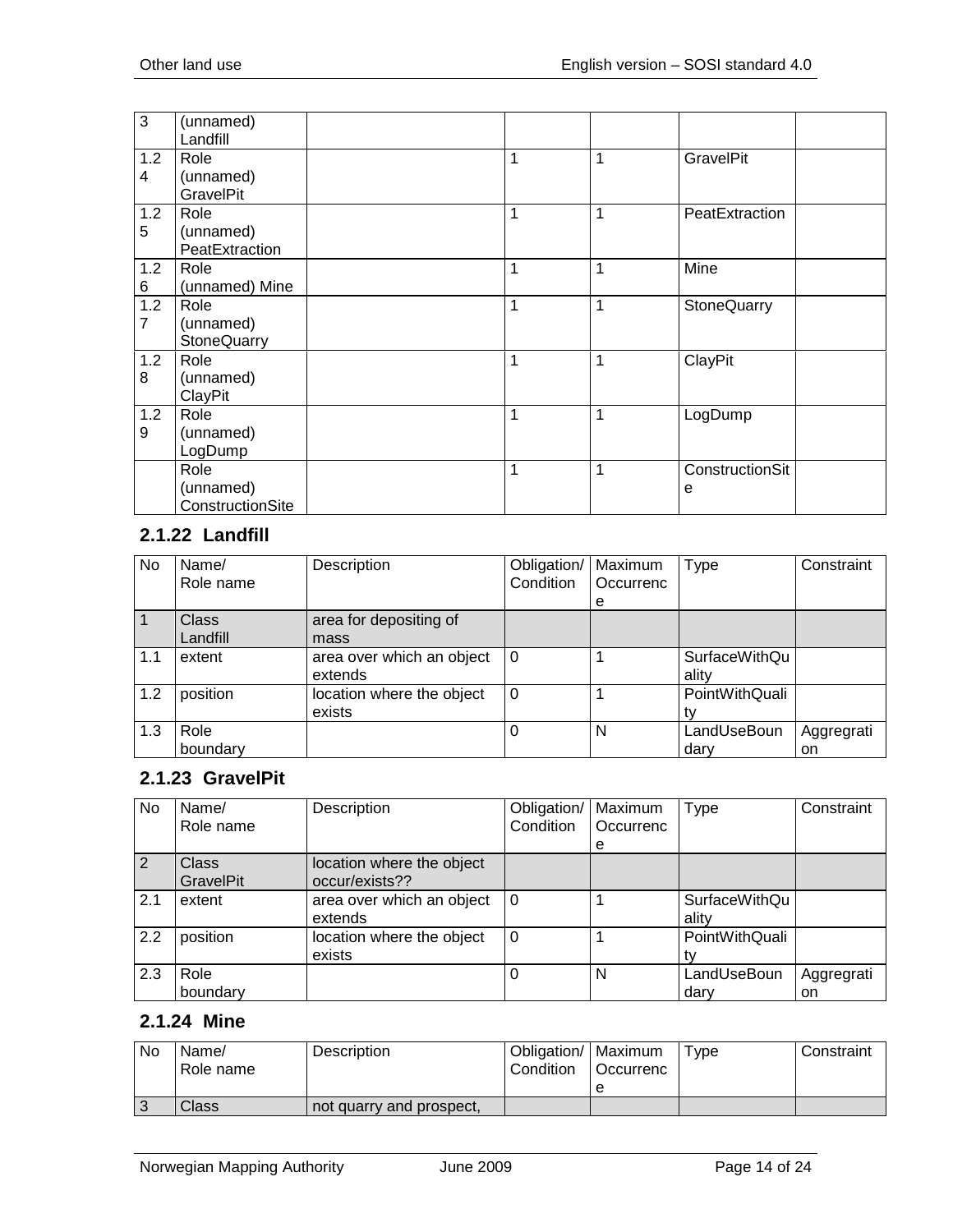|     | Mine             | where the pit entrance is<br>prominent |   |                        |                  |
|-----|------------------|----------------------------------------|---|------------------------|------------------|
| 3.1 | extent           | area over which an object<br>extends   |   | SurfaceWithQu<br>ality |                  |
| 3.2 | position         | location where the object<br>exists    |   | PointWithQuali         |                  |
| 3.3 | Role<br>boundary |                                        | N | LandUseBoun<br>darv    | Aggregrati<br>on |

## <span id="page-14-0"></span>**2.1.25 IndustrialArea**

| No             | Name/<br>Role name                    | Description                                                                                                                                                                                                      | Obligation/<br>Condition | Maximum<br>Occurrenc<br>е | <b>Type</b>                   | Constraint       |
|----------------|---------------------------------------|------------------------------------------------------------------------------------------------------------------------------------------------------------------------------------------------------------------|--------------------------|---------------------------|-------------------------------|------------------|
| $\overline{4}$ | <b>Class</b><br><b>IndustrialArea</b> | developed or<br>undeveloped, used for<br>industrial purposes. Also<br>includes installations for<br>water supply, waste<br>handling and cleaning, as<br>well as power plants,<br>transformer substation,<br>etc. |                          |                           |                               |                  |
| 4.1            | extent                                | area over which an object<br>extends                                                                                                                                                                             | $\Omega$                 |                           | <b>SurfaceWithQu</b><br>ality |                  |
| 4.2            | position                              | location where the object<br>exists                                                                                                                                                                              | $\mathbf 0$              |                           | PointWithQuali<br>tv          |                  |
| 4.3            | Role<br>boundarv                      |                                                                                                                                                                                                                  | 0                        | N                         | LandUseBoun<br>dary           | Aggregrati<br>on |

## <span id="page-14-1"></span>**2.1.26 ClayPit**

| No  | Name/        | Description                 | Obligation/ | Maximum   | <b>Type</b>    | Constraint |
|-----|--------------|-----------------------------|-------------|-----------|----------------|------------|
|     | Role name    |                             | Condition   | Occurrenc |                |            |
|     |              |                             |             | е         |                |            |
| 5   | <b>Class</b> | area for clay pit. Land use |             |           |                |            |
|     | ClayPit      | boundary is used as         |             |           |                |            |
|     |              | delimitation.               |             |           |                |            |
| 5.1 | extent       | area over which an object   | $\Omega$    |           | SurfaceWithQu  |            |
|     |              | extends                     |             |           | ality          |            |
| 5.2 | position     | location where the object   | $\Omega$    |           | PointWithQuali |            |
|     |              | exists                      |             |           |                |            |
| 5.3 | Role         |                             |             | N         | LandUseBoun    | Aggregrati |
|     | boundary     |                             |             |           | darv           | on         |

## <span id="page-14-2"></span>**2.1.27 StoneQuarry**

| No. | Name/<br>Role name          | Description                                                             | Obligation/<br>Condition | Maximum<br>Occurrenc<br>е | Type                          | Constraint |
|-----|-----------------------------|-------------------------------------------------------------------------|--------------------------|---------------------------|-------------------------------|------------|
| 6   | <b>Class</b><br>StoneQuarry | area for stone quarry.<br>Land use boundary is<br>used as delimitation. |                          |                           |                               |            |
| 6.1 | extent                      | area over which an object<br>extends                                    | $\Omega$                 |                           | <b>SurfaceWithQu</b><br>ality |            |
| 6.2 | position                    | location where the object<br>exists                                     | $\Omega$                 |                           | PointWithQuali                |            |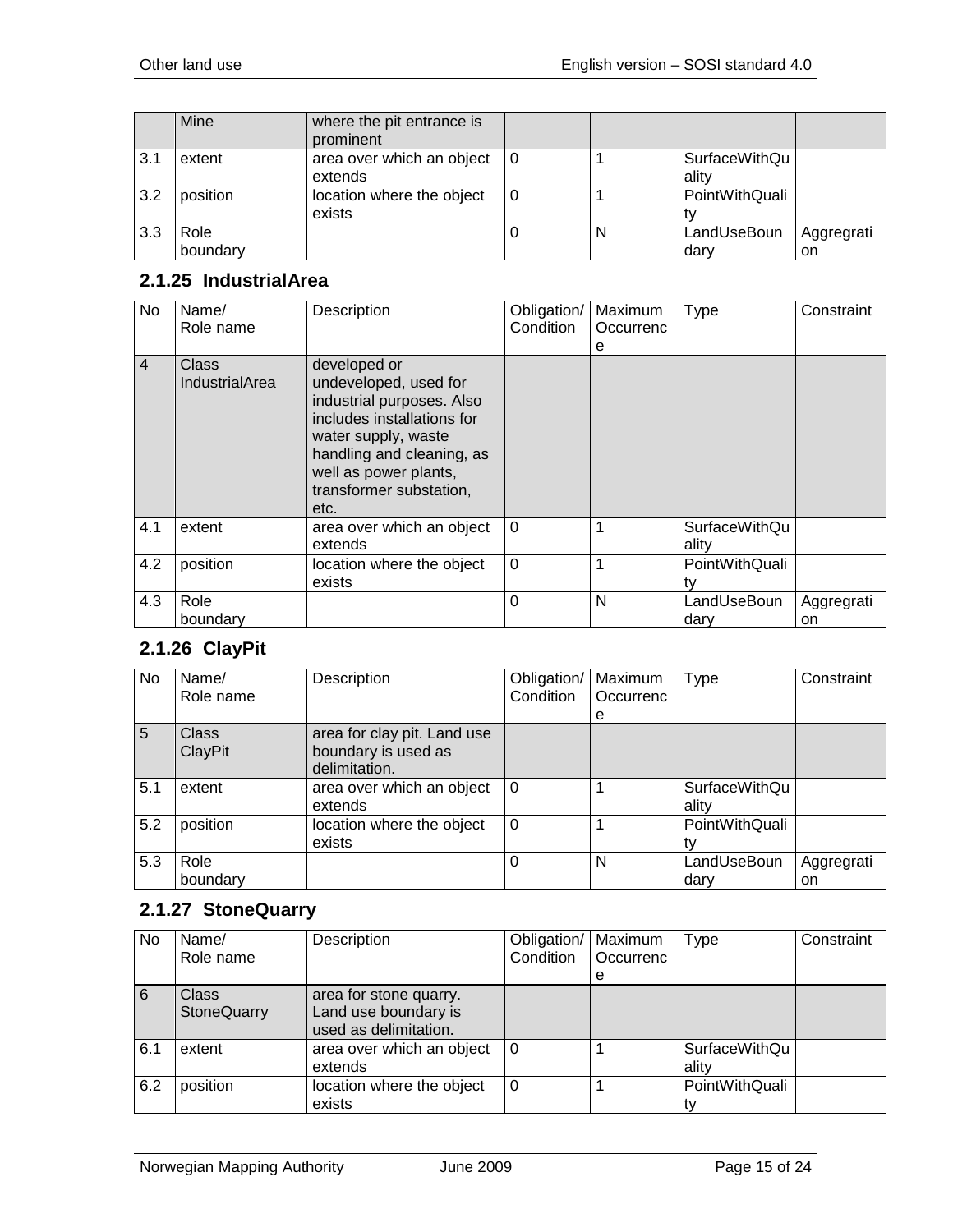| 6.3 | -<br>'ole<br>___ |  | N | .JseBour<br>∟andt∶<br>__ | Aggregrati<br>. . |
|-----|------------------|--|---|--------------------------|-------------------|
|     | boundary         |  |   | dar                      | .on               |

#### <span id="page-15-0"></span>**2.1.28 WasteRockDump**

| No             | Name/<br>Role name     | Description                                                                                                                                                   | Obligation/<br>Condition | Maximum<br>Occurrenc<br>е | <b>Type</b>            | Constraint       |
|----------------|------------------------|---------------------------------------------------------------------------------------------------------------------------------------------------------------|--------------------------|---------------------------|------------------------|------------------|
| $\overline{7}$ | Class<br>WasteRockDump | permanent mass dumpsite<br>which is not wooded and<br>which dominates the<br>landscape (e.g. in<br>connection with mining or<br>hydroelectric<br>development) |                          |                           |                        |                  |
| 7.1            | extent                 | area over which an object<br>extends                                                                                                                          | $\Omega$                 |                           | SurfaceWithQu<br>ality |                  |
| 7.2            | position               | location where the object<br>exists                                                                                                                           | $\Omega$                 |                           | PointWithQuali         |                  |
| 7.3            | Role<br>boundary       |                                                                                                                                                               | 0                        | N                         | LandUseBoun<br>dary    | Aggregrati<br>on |

## <span id="page-15-1"></span>**2.1.29 PeatExtraction**

| No  | Name/          | Description               | Obligation/ | Maximum   | <b>Type</b>          | Constraint |
|-----|----------------|---------------------------|-------------|-----------|----------------------|------------|
|     | Role name      |                           | Condition   | Occurrenc |                      |            |
|     |                |                           |             | е         |                      |            |
| 8   | <b>Class</b>   | area for peat extraction. |             |           |                      |            |
|     | PeatExtraction | Land use boundary is      |             |           |                      |            |
|     |                | used as delimitation.     |             |           |                      |            |
| 8.1 | extent         | area over which an object | $\Omega$    |           | <b>SurfaceWithQu</b> |            |
|     |                | extends                   |             |           | ality                |            |
| 8.2 | position       | location where the object | $\Omega$    |           | PointWithQuali       |            |
|     |                | exists                    |             |           | t٧                   |            |
| 8.3 | Role           |                           | 0           | N         | LandUseBoun          | Aggregrati |
|     | boundary       |                           |             |           | darv                 | on         |

## <span id="page-15-2"></span>**2.1.30 LogDump**

| <b>No</b> | Name/<br>Role name      | Description                          | Obligation/<br>Condition | Maximum<br>Occurrenc<br>e | Type                          | Constraint       |
|-----------|-------------------------|--------------------------------------|--------------------------|---------------------------|-------------------------------|------------------|
| 9         | <b>Class</b><br>LogDump | temporary storage area for<br>timber |                          |                           |                               |                  |
| 9.1       | extent                  | area over which an object<br>extends | $\Omega$                 |                           | <b>SurfaceWithQu</b><br>ality |                  |
| 9.2       | position                | location where the object<br>exists  | $\Omega$                 |                           | PointWithQuali                |                  |
| 9.3       | Role<br>boundary        |                                      | 0                        | N                         | LandUseBoun<br>darv           | Aggregrati<br>on |

# <span id="page-15-3"></span>**2.1.31 ConstructionSite**

| No | Name/<br>Role name        | Description                                | Obligation/   Maximum<br>Condition | <b>Occurrenc</b> | Tvpe | Constraint |
|----|---------------------------|--------------------------------------------|------------------------------------|------------------|------|------------|
| 10 | Class<br>ConstructionSite | area with ongoing<br>construction activity |                                    |                  |      |            |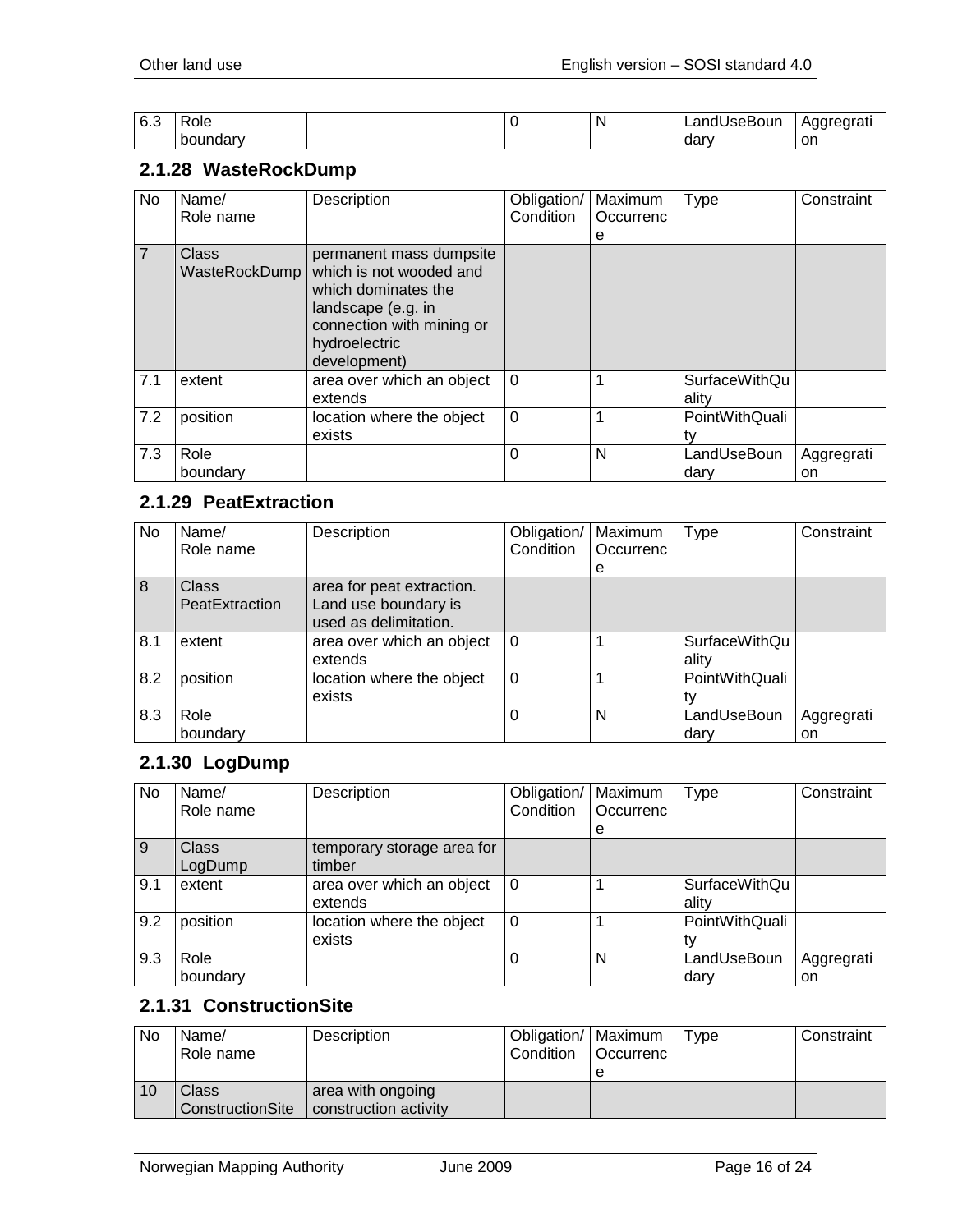| 10. | extent   | area over which an object |   | <b>SurfaceWithQu</b> |            |
|-----|----------|---------------------------|---|----------------------|------------|
|     |          | extends                   |   | ality                |            |
| 10. | position | location where the object |   | PointWithQuali       |            |
|     |          | exists                    |   |                      |            |
| 10. | Role     |                           | N | LandUseBoun          | Aggregrati |
| 3   | boundary |                           |   | darv                 | on         |

#### <span id="page-16-0"></span>**2.1.32 Association <<Topo>> WasteRockDump-LandUseBoundary**

| No  | Name/          | Description | Obligation/ | Maximum   | Type        | Constraint |
|-----|----------------|-------------|-------------|-----------|-------------|------------|
|     | Role name      |             | Condition   | Occurrenc |             |            |
|     |                |             |             | е         |             |            |
| 11  | Association    |             |             |           |             |            |
|     | WasteRockDump  |             |             |           |             |            |
|     |                |             |             |           |             |            |
|     | LandUseBoundar |             |             |           |             |            |
|     |                |             |             |           |             |            |
| 11. | Role           |             | $\Omega$    | N         | LandUseBoun | Aggregatio |
|     | boundary       |             |             |           | dary        | n          |
| 11. | Role           |             |             |           | WasteRockDu |            |
| 2   | (unnamed)      |             |             |           | mp          |            |
|     | WasteRockDump  |             |             |           |             |            |

#### <span id="page-16-1"></span>**2.1.33 Association <<Topo>> IndustrialArea-LandUseBoundary**

| No.      | Name/<br>Role name                               | Description | Obligation/<br>Condition | Maximum<br>Occurrenc<br>e | <b>Type</b>         | Constraint      |
|----------|--------------------------------------------------|-------------|--------------------------|---------------------------|---------------------|-----------------|
| 12       | Association<br>IndustrialArea-<br>LandUseBoundar |             |                          |                           |                     |                 |
| 12.      | Role<br>boundary                                 |             | $\Omega$                 | N                         | LandUseBoun<br>dary | Aggregatio<br>n |
| 12.<br>2 | Role<br>(unnamed)<br><b>IndustrialArea</b>       |             |                          | 1                         | IndustrialArea      |                 |

#### <span id="page-16-2"></span>**2.1.34 Association <<Topo>> Landfill-LandUseBoundary**

| No       | Name/<br>Role name                         | Description | Obligation/<br>Condition | Maximum<br>Occurrenc | <b>Type</b>         | Constraint      |
|----------|--------------------------------------------|-------------|--------------------------|----------------------|---------------------|-----------------|
|          |                                            |             |                          | e                    |                     |                 |
| 13       | Association<br>Landfill-<br>LandUseBoundar |             |                          |                      |                     |                 |
| 13.      | Role<br>boundary                           |             | 0                        | N                    | LandUseBoun<br>dary | Aggregatio<br>n |
| 13.<br>2 | Role<br>(unnamed)<br>Landfill              |             |                          |                      | Landfill            |                 |

## <span id="page-16-3"></span>**2.1.35 Association <<Topo>> GravelPit -LandUseBoundary**

| No | Name/<br>Role name | <b>Description</b> | Obligation/<br>Condition | '   Maximum<br>Occurrenc | vpe <sup>-</sup> | Constraint |
|----|--------------------|--------------------|--------------------------|--------------------------|------------------|------------|
|    |                    |                    |                          |                          |                  |            |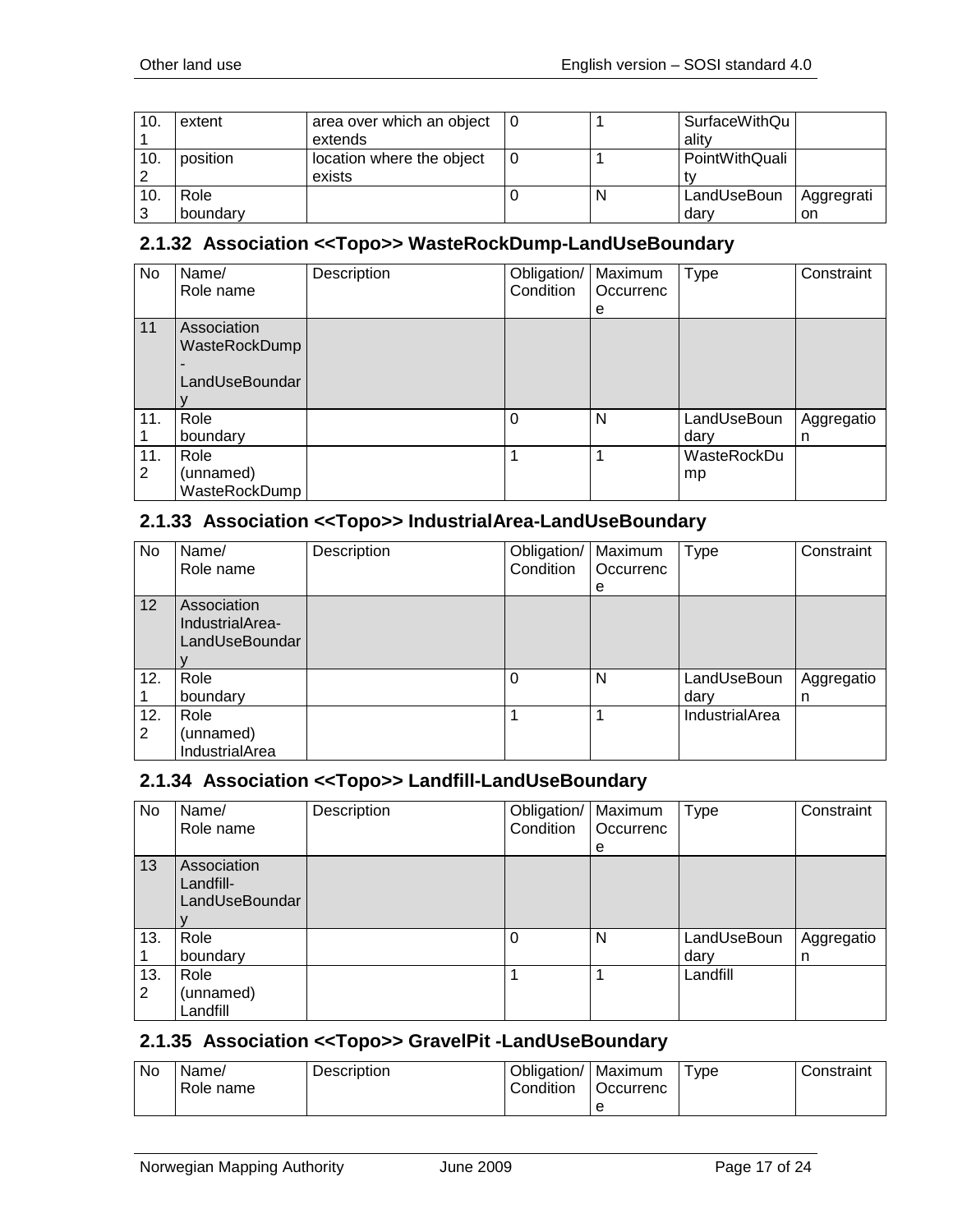| 14  | Association<br>GravelPit -<br>LandUseBoundar |  |   |             |            |
|-----|----------------------------------------------|--|---|-------------|------------|
| 14. | Role                                         |  | N | LandUseBoun | Aggregatio |
|     | boundary                                     |  |   | dary        | -11        |
| 14. | Role                                         |  |   | GravelPit   |            |
| 2   | (unnamed)                                    |  |   |             |            |
|     | GravelPit                                    |  |   |             |            |

#### <span id="page-17-0"></span>**2.1.36 Association <<Topo>> PeatExtraction -LandUseBoundary**

| <b>No</b> | Name/<br>Role name                                | Description | Obligation/   Maximum<br>Condition | Occurrenc<br>e | <b>Type</b>         | Constraint      |
|-----------|---------------------------------------------------|-------------|------------------------------------|----------------|---------------------|-----------------|
| 15        | Association<br>PeatExtraction -<br>LandUseBoundar |             |                                    |                |                     |                 |
| 15.       | Role<br>boundary                                  |             | $\Omega$                           | N              | LandUseBoun<br>darv | Aggregatio<br>n |
| 15.<br>2  | Role<br>(unnamed)<br>PeatExtraction               |             |                                    |                | PeatExtraction      |                 |

#### <span id="page-17-1"></span>**2.1.37 Association <<Topo>> Mine-LandUseBoundary**

| No       | Name/<br>Role name                     | Description | Obligation/   Maximum<br>Condition | Occurrenc<br>е | <b>Type</b>         | Constraint      |
|----------|----------------------------------------|-------------|------------------------------------|----------------|---------------------|-----------------|
| 16       | Association<br>Mine-<br>LandUseBoundar |             |                                    |                |                     |                 |
| 16.      | Role<br>boundary                       |             | $\Omega$                           | N              | LandUseBoun<br>dary | Aggregatio<br>n |
| 16.<br>2 | Role<br>(unnamed) Mine                 |             |                                    |                | Mine                |                 |

#### <span id="page-17-2"></span>**2.1.38 Association <<Topo>> StoneQuarry-LandUseBoundary**

| No       | Name/<br>Role name                            | Description | Obligation/<br>Condition | Maximum<br>Occurrenc<br>е | <b>Type</b>         | Constraint      |
|----------|-----------------------------------------------|-------------|--------------------------|---------------------------|---------------------|-----------------|
| 17       | Association<br>StoneQuarry-<br>LandUseBoundar |             |                          |                           |                     |                 |
| 17.      | Role<br>boundary                              |             | 0                        | N                         | LandUseBoun<br>dary | Aggregatio<br>n |
| 17.<br>2 | Role<br>(unnamed)<br>StoneQuarry              |             |                          |                           | <b>StoneQuarry</b>  |                 |

#### <span id="page-17-3"></span>**2.1.39 Association <<Topo>> ClayPit-LandUseBoundary**

| Nc | Name,             | Description | . .<br>Jblidation/     | Maximum   | <b>vpe</b> | ∶onstraınt |
|----|-------------------|-------------|------------------------|-----------|------------|------------|
|    | -<br>name<br>Role |             | $\cdots$<br>.onditionٽ | Jccurrenc |            |            |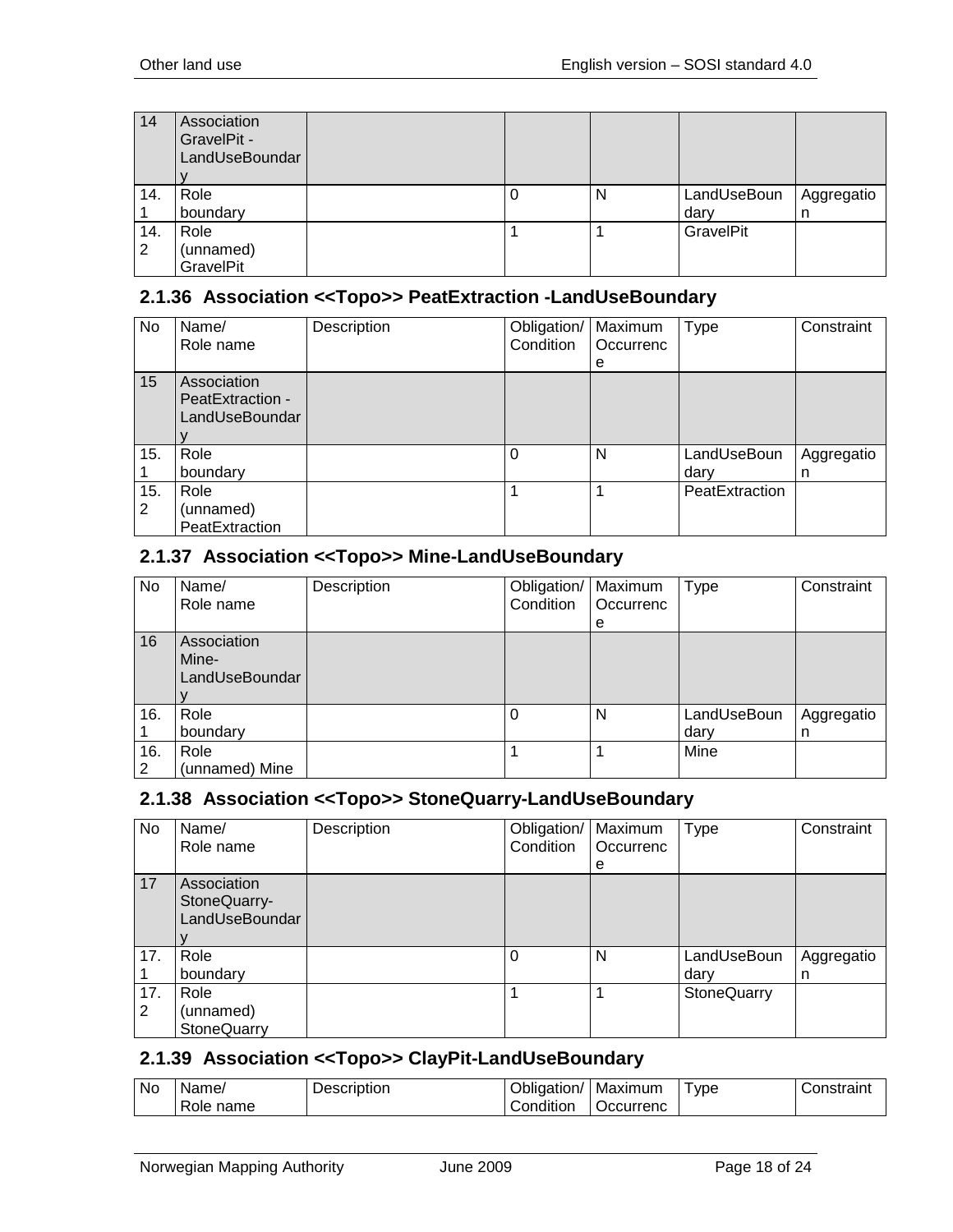|     |                                           |  | e |             |            |
|-----|-------------------------------------------|--|---|-------------|------------|
| 18  | Association<br>ClayPit-<br>LandUseBoundar |  |   |             |            |
| 18. | Role                                      |  | N | LandUseBoun | Aggregatio |
|     | boundary                                  |  |   | dary        | n          |
| 18. | Role                                      |  |   | ClayPit     |            |
| 2   | (unnamed)                                 |  |   |             |            |
|     | ClayPit                                   |  |   |             |            |

#### <span id="page-18-0"></span>**2.1.40 Association <<Topo>> LogDump -LandUseBoundary**

| No       | Name/<br>Role name                         | Description | Obligation/<br>Condition | Maximum<br>Occurrenc<br>е | <b>Type</b>         | Constraint      |
|----------|--------------------------------------------|-------------|--------------------------|---------------------------|---------------------|-----------------|
| 19       | Association<br>LogDump -<br>LandUseBoundar |             |                          |                           |                     |                 |
| 19.      | Role<br>boundary                           |             | 0                        | N                         | LandUseBoun<br>dary | Aggregatio<br>n |
| 19.<br>2 | Role<br>(unnamed)<br>LogDump               |             |                          |                           | LogDump             |                 |

## <span id="page-18-1"></span>**2.1.41 Association <<Topo>> ConstructionSite -LandUseBoundary**

| No  | Name/            | Description | Obligation/ | Maximum   | <b>Type</b>     | Constraint |
|-----|------------------|-------------|-------------|-----------|-----------------|------------|
|     | Role name        |             | Condition   | Occurrenc |                 |            |
|     |                  |             |             | е         |                 |            |
| 20  | Association      |             |             |           |                 |            |
|     | ConstructionSite |             |             |           |                 |            |
|     |                  |             |             |           |                 |            |
|     | LandUseBoundar   |             |             |           |                 |            |
|     |                  |             |             |           |                 |            |
| 20. | Role             |             | 0           | N         | LandUseBoun     | Aggregatio |
|     | boundary         |             |             |           | dary            | n          |
| 20. | Role             |             |             |           | ConstructionSit |            |
| 2   | (unnamed)        |             |             |           | е               |            |
|     | ConstructionSite |             |             |           |                 |            |

## <span id="page-18-2"></span>**2.1.42 DownhillSlope**

| No  | Name/         | Description               | Obligation/ | Maximum   | Type           | Constraint |
|-----|---------------|---------------------------|-------------|-----------|----------------|------------|
|     | Role name     |                           | Condition   | Occurrenc |                |            |
|     |               |                           |             | e         |                |            |
|     | <b>Class</b>  | permanent downhill ski    |             |           |                |            |
|     | DownhillSlope | slope                     |             |           |                |            |
| 1.1 | extent        | area over which an object | 0           |           | SurfaceWithQu  |            |
|     |               | extends                   |             |           | ality          |            |
| 1.2 | position      | location where the object | $\Omega$    |           | PointWithQuali |            |
|     |               | exists                    |             |           |                |            |
| 1.3 | Role          |                           |             | N         | LandUseBoun    | Aggregrati |
|     | boundary      |                           |             |           | dary           | on         |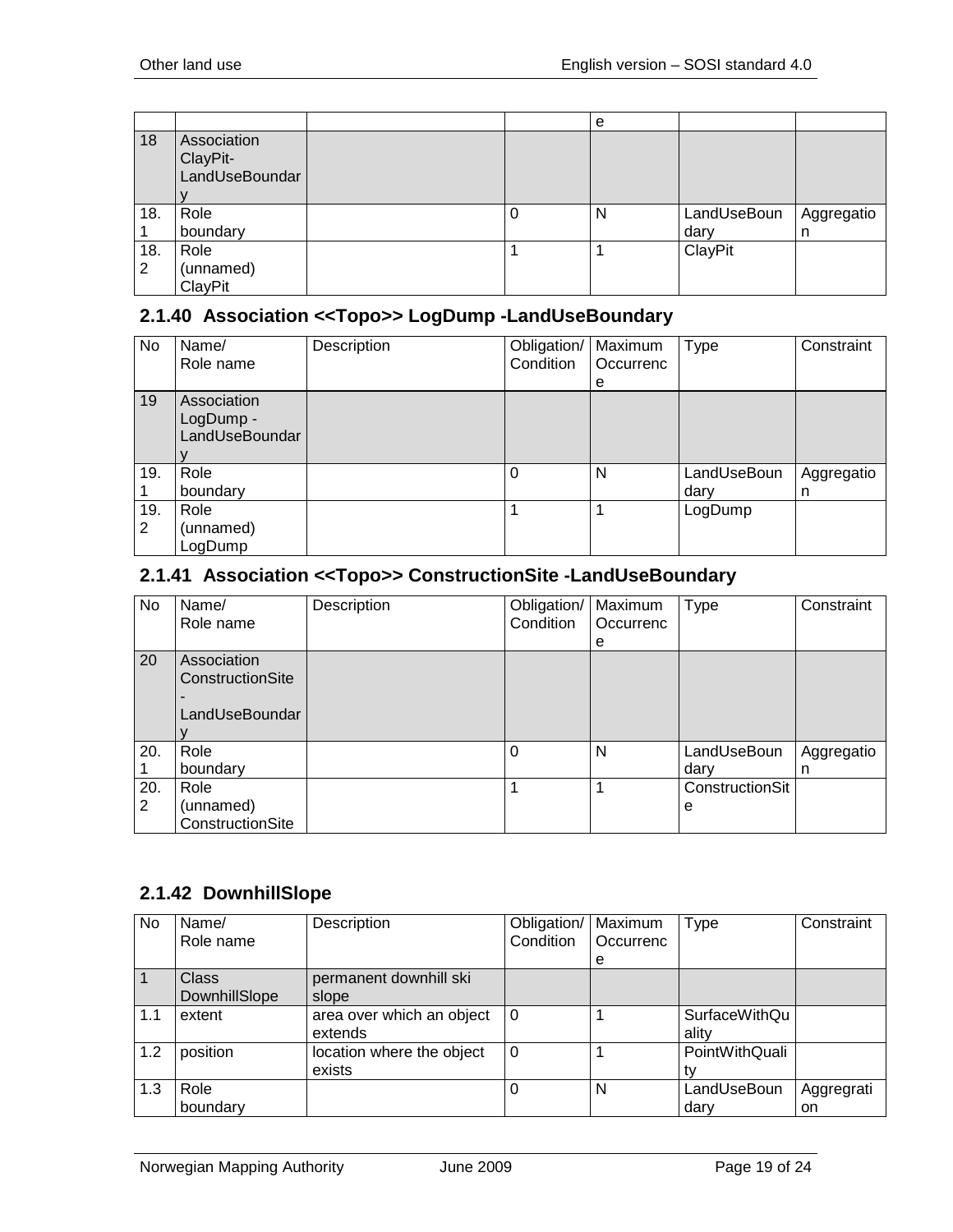## <span id="page-19-0"></span>**2.1.43 GolfCourse**

| No  | Name/<br>Role name         | Description                          | Obligation/<br>Condition | Maximum<br>Occurrenc<br>e | Type                   | Constraint       |
|-----|----------------------------|--------------------------------------|--------------------------|---------------------------|------------------------|------------------|
| 2   | <b>Class</b><br>GolfCourse | area for golfing                     |                          |                           |                        |                  |
| 2.1 | extent                     | area over which an object<br>extends | $\Omega$                 |                           | SurfaceWithQu<br>ality |                  |
| 2.2 | position                   | location where the object<br>exists  | 0                        |                           | PointWithQuali         |                  |
| 2.3 | Role<br>boundary           |                                      | O                        | N                         | LandUseBoun<br>dary    | Aggregrati<br>on |

#### <span id="page-19-1"></span>**2.1.44 SportsArena**

| No             | Name/<br>Role name   | Description                                         | Obligation/<br>Condition | Maximum<br>Occurrenc | <b>Type</b>                   | Constraint       |
|----------------|----------------------|-----------------------------------------------------|--------------------------|----------------------|-------------------------------|------------------|
|                |                      |                                                     |                          | е                    |                               |                  |
| $\overline{3}$ | Class<br>SportsArena | area where sports and<br>athletics are engaged in?? |                          |                      |                               |                  |
| 3.1            | extent               | area over which an object<br>extends                | $\Omega$                 |                      | <b>SurfaceWithQu</b><br>ality |                  |
| 3.2            | position             | location where the object<br>exists                 | $\Omega$                 |                      | PointWithQuali                |                  |
| 3.3            | Role<br>boundary     |                                                     | 0                        | N                    | LandUseBoun<br>dary           | Aggregrati<br>on |

## <span id="page-19-2"></span>**2.1.45 ShootingRange**

| No             | Name/         | Description                | Obligation/ | Maximum   | <b>Type</b>          | Constraint |
|----------------|---------------|----------------------------|-------------|-----------|----------------------|------------|
|                | Role name     |                            | Condition   | Occurrenc |                      |            |
|                |               |                            |             | e         |                      |            |
| $\overline{4}$ | <b>Class</b>  | limited area for shooting  |             |           |                      |            |
|                | ShootingRange |                            |             |           |                      |            |
| 4.1            | extent        | area over which an object  | $\Omega$    |           | <b>SurfaceWithQu</b> |            |
|                |               | extends                    |             |           | ality                |            |
| 4.2            | position      | location where the object  | $\Omega$    |           | PointWithQuali       |            |
|                |               | exists                     |             |           | tv                   |            |
| 4.3            | centerline    | course followed by the     | $\Omega$    |           | <b>CurveWithQual</b> |            |
|                |               | central part of the Object |             |           | itv                  |            |
| 4.4            | Role          |                            | $\Omega$    | N         | LandUseBoun          | Aggregrati |
|                | boundary      |                            |             |           | dary                 | on         |

## <span id="page-19-3"></span>**2.1.46 Playground**

| No  | Name/<br>Role name         | Description                          | Obligation/<br>Condition | Maximum<br>Occurrenc<br>e | Type                          | Constraint       |
|-----|----------------------------|--------------------------------------|--------------------------|---------------------------|-------------------------------|------------------|
| 5   | <b>Class</b><br>Playground | area for playground                  |                          |                           |                               |                  |
| 5.1 | extent                     | area over which an object<br>extends | 0                        |                           | <b>SurfaceWithQu</b><br>ality |                  |
| 5.2 | position                   | location where the object<br>exists  | $\Omega$                 |                           | PointWithQuali<br>t٧          |                  |
| 5.3 | Role<br>boundary           |                                      |                          | N                         | LandUseBoun<br>dary           | Aggregrati<br>on |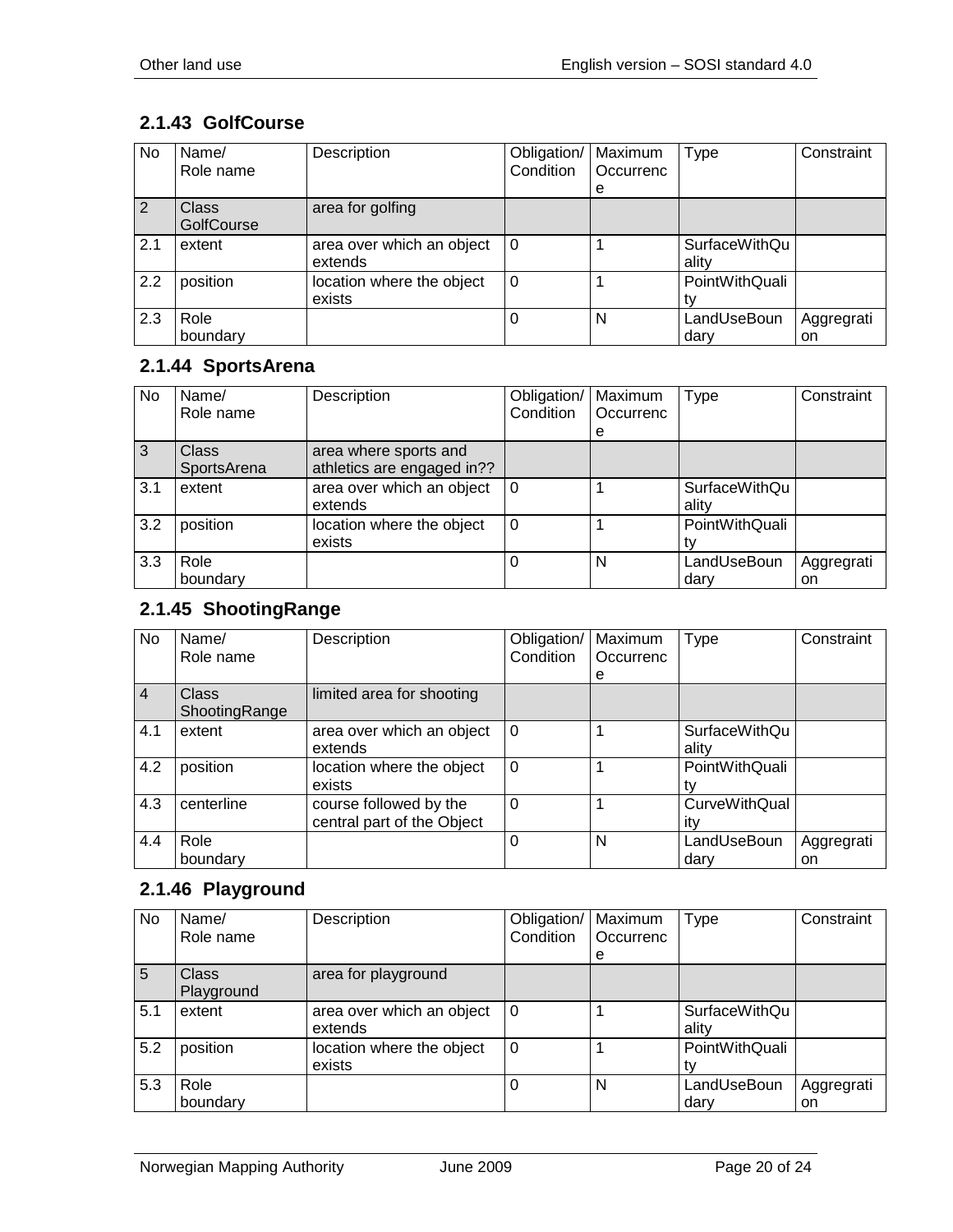# <span id="page-20-0"></span>**2.1.47 limited area for shooting**

| No  | Name/<br>Role name                    | Description                                                                                                                                                                                                                                         | Obligation/<br>Condition | Maximum<br>Occurrenc<br>е | <b>Type</b>            | Constraint       |
|-----|---------------------------------------|-----------------------------------------------------------------------------------------------------------------------------------------------------------------------------------------------------------------------------------------------------|--------------------------|---------------------------|------------------------|------------------|
| 6   | Class<br>limited area for<br>shooting | area where divisions from<br>the armed forces<br>undertake live firing<br>practice on land and/or at<br>sea. Note: Also applies to<br>proving grounds related to<br>the (?? arms and<br>explosives industries /<br>explosive armaments<br>industry) |                          |                           |                        |                  |
| 6.1 | extent                                | area over which an object<br>extends                                                                                                                                                                                                                | $\Omega$                 |                           | SurfaceWithQu<br>ality |                  |
| 6.2 | position                              | location where the object<br>exists                                                                                                                                                                                                                 | $\mathbf 0$              |                           | PointWithQuali<br>tv   |                  |
| 6.3 | Role<br>boundary                      |                                                                                                                                                                                                                                                     | 0                        | N                         | LandUseBoun<br>dary    | Aggregrati<br>on |

# <span id="page-20-1"></span>**2.1.48 CampingSite**

| No. | Name/<br>Role name          | Description                                                | Obligation/<br>Condition | Maximum<br>Occurrenc | Type                   | Constraint       |
|-----|-----------------------------|------------------------------------------------------------|--------------------------|----------------------|------------------------|------------------|
|     |                             |                                                            |                          | е                    |                        |                  |
|     | <b>Class</b><br>CampingSite | permanent construction<br>with wash rooms, cabins,<br>etc. |                          |                      |                        |                  |
| 7.1 | extent                      | area over which an object<br>extends                       |                          |                      | SurfaceWithQu<br>ality |                  |
| 7.2 | position                    | location where the object<br>exists                        | $\Omega$                 |                      | PointWithQuali         |                  |
| 7.3 | Role<br>boundary            |                                                            |                          | N                    | LandUseBoun<br>darv    | Aggregrati<br>on |

#### <span id="page-20-2"></span>**2.1.49 PicnicArea**

| No. | Name/<br>Role name         | Description                            | Obligation/<br>Condition | Maximum<br>Occurrenc<br>е | <b>Type</b>                   | Constraint       |
|-----|----------------------------|----------------------------------------|--------------------------|---------------------------|-------------------------------|------------------|
| 8   | <b>Class</b><br>PicnicArea | rest area, particularly<br>along roads |                          |                           |                               |                  |
| 8.1 | extent                     | area over which an object<br>extends   | $\Omega$                 |                           | <b>SurfaceWithQu</b><br>ality |                  |
| 8.2 | position                   | location where the object<br>exists    | 0                        |                           | PointWithQuali                |                  |
| 8.3 | Role<br>boundary           |                                        |                          |                           | LandUseBoun<br>dary           | Aggregrati<br>on |

#### <span id="page-20-3"></span>**2.1.50 MountainPasture**

| No | Name/<br>Role name | <b>Description</b>       | Obligation/   Maximum<br>Condition | Occurrenc | $^{\mathsf{T}}$ vpe | Constraint |
|----|--------------------|--------------------------|------------------------------------|-----------|---------------------|------------|
|    |                    |                          |                                    |           |                     |            |
|    | Class              | area which constitutes a |                                    |           |                     |            |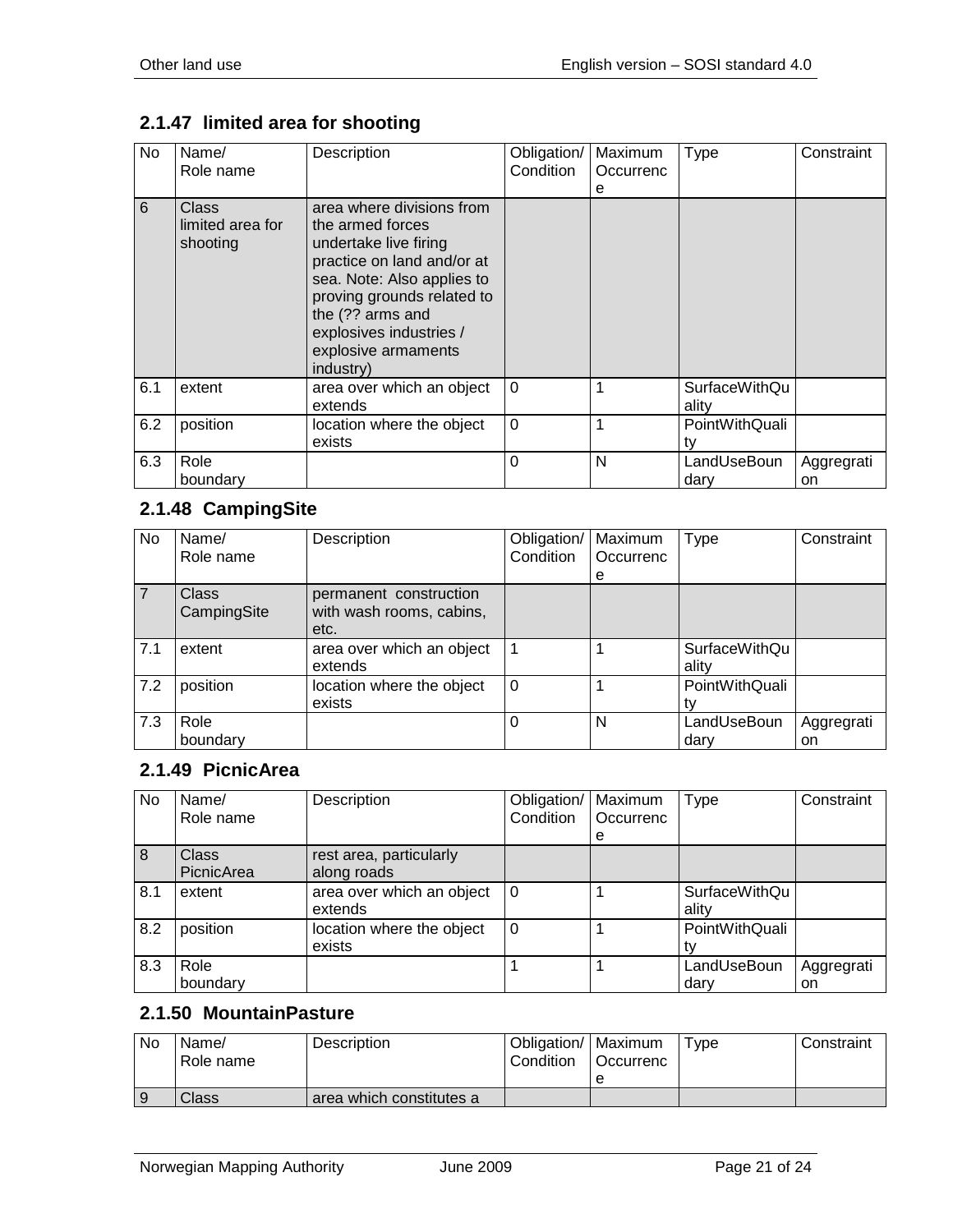|     | MountainPasture  | mountain pasture. Note:<br>Delimits soil type<br>registrations, etc. |     |   |                               |                  |
|-----|------------------|----------------------------------------------------------------------|-----|---|-------------------------------|------------------|
| 9.1 | extent           | area over which an object<br>extends                                 |     |   | <b>SurfaceWithQu</b><br>ality |                  |
| 9.2 | position         | location where the object<br>exists                                  | l 0 |   | PointWithQuali                |                  |
| 9.3 | Role<br>boundary |                                                                      |     | N | LandUseBoun<br>dary           | Aggregrati<br>on |

# <span id="page-21-0"></span>**2.1.51 Association <<Topo>> SportsArena-LandUseBoundary**

| No       | Name/<br>Role name                            | Description | Obligation/<br>Condition | Maximum<br>Occurrenc<br>е | Type                | Constraint      |
|----------|-----------------------------------------------|-------------|--------------------------|---------------------------|---------------------|-----------------|
| 10       | Association<br>SportsArena-<br>LandUseBoundar |             |                          |                           |                     |                 |
| 10.      | Role<br>boundary                              |             | $\Omega$                 | N                         | LandUseBoun<br>dary | Aggregatio<br>n |
| 10.<br>2 | Role<br>(unnamed)<br>SportsArena              |             |                          |                           | SportsArena         |                 |

## <span id="page-21-1"></span>**2.1.52 Association <<Topo>> DownhillSlope-LandUseBoundary**

| No  | Name/<br>Role name                              | Description | Obligation/<br>Condition | Maximum<br>Occurrenc | <b>Type</b>   | Constraint |
|-----|-------------------------------------------------|-------------|--------------------------|----------------------|---------------|------------|
|     |                                                 |             |                          | e                    |               |            |
| 11  | Association<br>DownhillSlope-<br>LandUseBoundar |             |                          |                      |               |            |
| 11. | Role                                            |             | $\Omega$                 | N                    | LandUseBoun   | Aggregatio |
|     | boundary                                        |             |                          |                      | dary          | n          |
| 11. | Role                                            |             |                          |                      | DownhillSlope |            |
| 2   | (unnamed)                                       |             |                          |                      |               |            |
|     | DownhillSlope                                   |             |                          |                      |               |            |

#### <span id="page-21-2"></span>**2.1.53 Association <<Topo>> ShootingRange-LandUseBoundary**

| No.      | Name/<br>Role name                              | Description | Obligation/<br>Condition | Maximum<br>Occurrenc<br>е | <b>Type</b>         | Constraint      |
|----------|-------------------------------------------------|-------------|--------------------------|---------------------------|---------------------|-----------------|
| 12       | Association<br>ShootingRange-<br>LandUseBoundar |             |                          |                           |                     |                 |
| 12.      | Role<br>boundary                                |             |                          | N                         | LandUseBoun<br>dary | Aggregatio<br>n |
| 12.<br>2 | Role<br>(unnamed)<br>ShootingRange              |             |                          |                           | ShootingRang<br>е   |                 |

#### <span id="page-21-3"></span>**2.1.54 Association <<Topo>> Playground-LandUseBoundary**

| N0. | - --<br>W.<br>ame. | $-$<br>itior<br>∍∆1 | )blic<br>-----<br>aation/ . | axımum<br>Max. | <b>VDE</b> | .<br>.or<br>аш<br>w |
|-----|--------------------|---------------------|-----------------------------|----------------|------------|---------------------|
|-----|--------------------|---------------------|-----------------------------|----------------|------------|---------------------|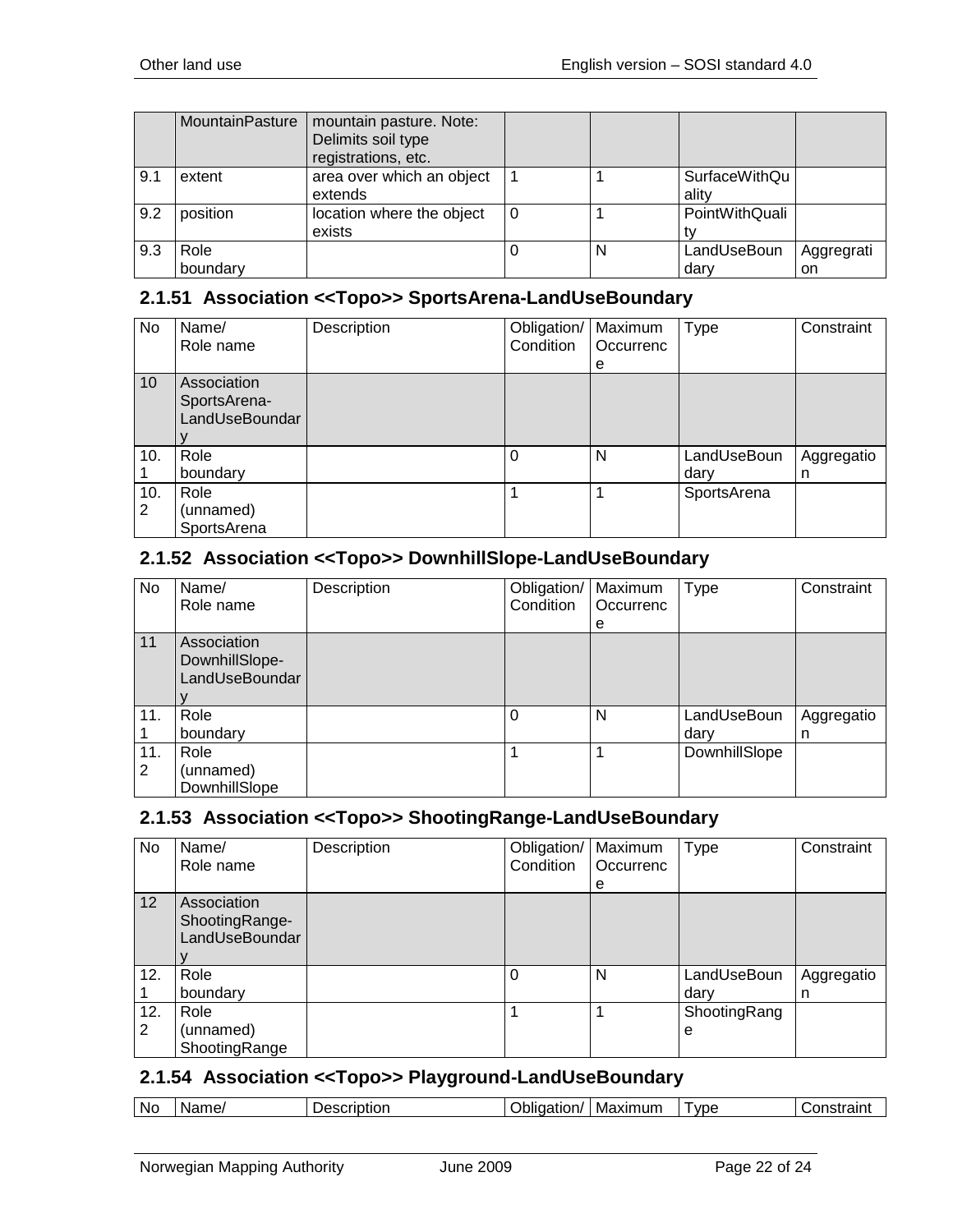|     | Role name      | Condition | Occurrenc |             |            |
|-----|----------------|-----------|-----------|-------------|------------|
|     |                |           | e         |             |            |
| 13  | Association    |           |           |             |            |
|     | Playground-    |           |           |             |            |
|     | LandUseBoundar |           |           |             |            |
|     |                |           |           |             |            |
| 13. | Role           | $\Omega$  | N         | LandUseBoun | Aggregatio |
|     | boundary       |           |           | dary        | n          |
| 13. | Role           |           |           | Playground  |            |
| 2   | (unnamed)      |           |           |             |            |
|     | Playground     |           |           |             |            |

#### <span id="page-22-0"></span>**2.1.55 Association <<Topo>> GolfCourse-LandUseBoundary**

| No       | Name/<br>Role name                           | Description | Obligation/<br>Condition | Maximum<br>Occurrenc<br>e | <b>Type</b>         | Constraint      |
|----------|----------------------------------------------|-------------|--------------------------|---------------------------|---------------------|-----------------|
| 14       | Association<br>GolfCourse-<br>LandUseBoundar |             |                          |                           |                     |                 |
| 14.      | Role<br>boundary                             |             |                          | N                         | LandUseBoun<br>dary | Aggregatio<br>n |
| 14.<br>2 | Role<br>(unnamed)<br>GolfCourse              |             |                          |                           | GolfCourse          |                 |

#### <span id="page-22-1"></span>**2.1.56 Association <<Topo>> limited area for shooting-LandUseBoundary**

| No       | Name/<br>Role name                                             | Description | Obligation/<br>Condition | Maximum<br>Occurrenc<br>е | <b>Type</b>                  | Constraint      |
|----------|----------------------------------------------------------------|-------------|--------------------------|---------------------------|------------------------------|-----------------|
| 15       | Association<br>limited area for<br>shooting-<br>LandUseBoundar |             |                          |                           |                              |                 |
| 15.      | Role<br>boundary                                               |             | $\Omega$                 | N                         | LandUseBoun<br>dary          | Aggregatio<br>n |
| 15.<br>2 | Role<br>(unnamed)<br>limited area for<br>shooting              |             |                          |                           | limited area for<br>shooting |                 |

## <span id="page-22-2"></span>**2.1.57 Association <<Topo>> PicnicArea-LandUseBoundary**

| No       | Name/<br>Role name                           | Description | Obligation/<br>Condition | Maximum<br>Occurrenc<br>e | <b>Type</b>         | Constraint      |
|----------|----------------------------------------------|-------------|--------------------------|---------------------------|---------------------|-----------------|
| 16       | Association<br>PicnicArea-<br>LandUseBoundar |             |                          |                           |                     |                 |
| 16.      | Role<br>boundary                             |             |                          |                           | LandUseBoun<br>dary | Aggregatio<br>n |
| 16.<br>2 | Role<br>(unnamed)                            |             |                          | N                         | PicnicArea          |                 |